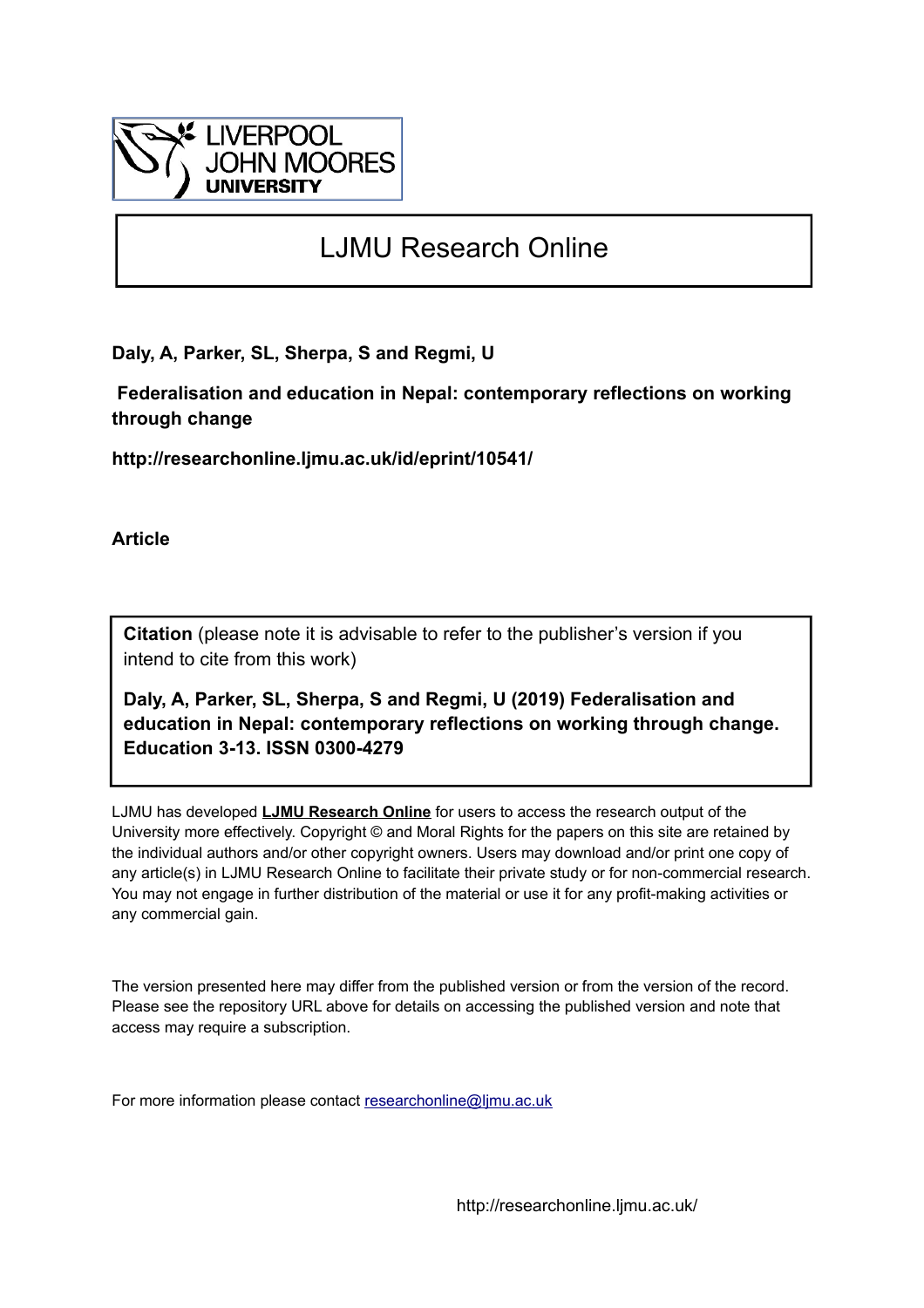## **Copy of Main Document- REVISED and accepted Education 3-13**

Angela Daly\*, Sara Parker, Samden Sherpa, Umesh Regmi

Corresponding author [A.Daly@ljmu.ac.uk](mailto:A.Daly@ljmu.ac.uk)

## **Federalisation and education in Nepal: contemporary reflections on working through change.**

#### Abstract

This paper presents reflections from recent research on the opportunities and barriers for education in Nepal in the context of federalisation. Public administration of services including education is subject to major reorganisation as a national priority. By 2019, new structures of local governance will be established, presenting an opportunity for improved coordination of education, health and social work at regional and municipality levels. Drawing on interviews with academic, school based and NGO stakeholders, findings offer a contemporary commentary on processes, power and possibilities to improve educational inclusion and progress towards the Sustainable Development Goal 4: Quality Education.

Keywords: Nepal, education reforms, federalisation, primary education, inclusion

### **Introduction**

Federalisation presents a significant change of context for education in Nepal. Public administration of services including education in Nepal is subject to major reorganisation with the adoption of decentralisation as a national priority since the formation of the Democratic Republic of Nepal in 2015. In 2017 the establishment of new local governance structures in Nepal presented an opportunity for improved coordination of education at the local level and progress towards Sustainable Development Goals (SDG) including SDG 4: quality education (United Nations, 2015). Implications of federalisation for national, regional and local governance of the education system is subject to keen debate among those engaged in education provision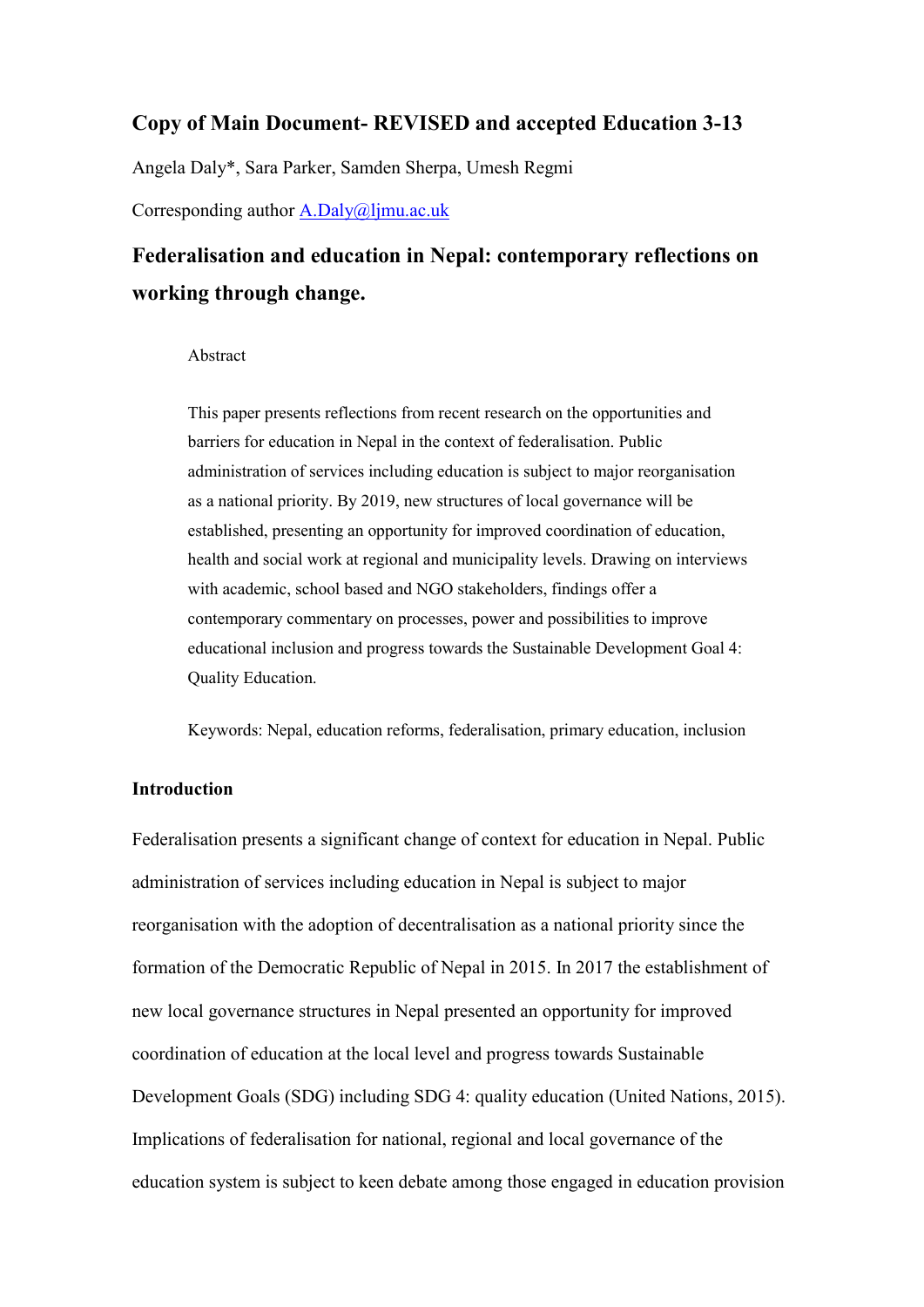in a post-civil war, post-earthquakes and new democracy context. However, limited research on the role of education in the new regional states has been conducted to inform governance at municipality and local level (UNESCO/UNPFN 2014). This paper presents findings from interviews with ten stakeholders on the perceived impact of changes in structures and responsibilities for education and as such offers a contemporary commentary of education in Nepal in a dynamic context. Academics, school based and education leads in Non-Governmental Organisations (NGO) stakeholders reflect on the opportunities and barriers presented by current changes and consider potential for coordination between actors at local authority level to improve education and inclusion to contribute to progress towards SDG 4: access to quality preprimary, primary and basic education including gender equality.

The Government of Nepal embarked on a two-year planning phase for the reorganisation of governance structures under federalisation that began after the elections in 2017, and that will end by May 2019. By this time "the entire Nepal sub-National Government will be restructured." (DfID, 2017:1). Federalisation in Nepal comprises of a three-layered governance structure: Central, Provincial and Local, each with relationships to each other and shared responsibilities to uphold rights (Aryal, 2014). Central Government manages the major affairs of the state. Centralised Ministries will reduce in capacity as seven new Provinces are established, moving the centre of power from the Singha Durbar in the capital Kathmandu, to governments in the regional states and local municipalities. Nepal has been administratively divided into five development regions including ecologically protected areas. Within these are fourteen zones, seventy-five districts encompassing one hundred and thirty-five municipalities, and three thousand eight hundred and thirty-three Village Development Committees, each with municipality and ward governance structures (Central Bureau of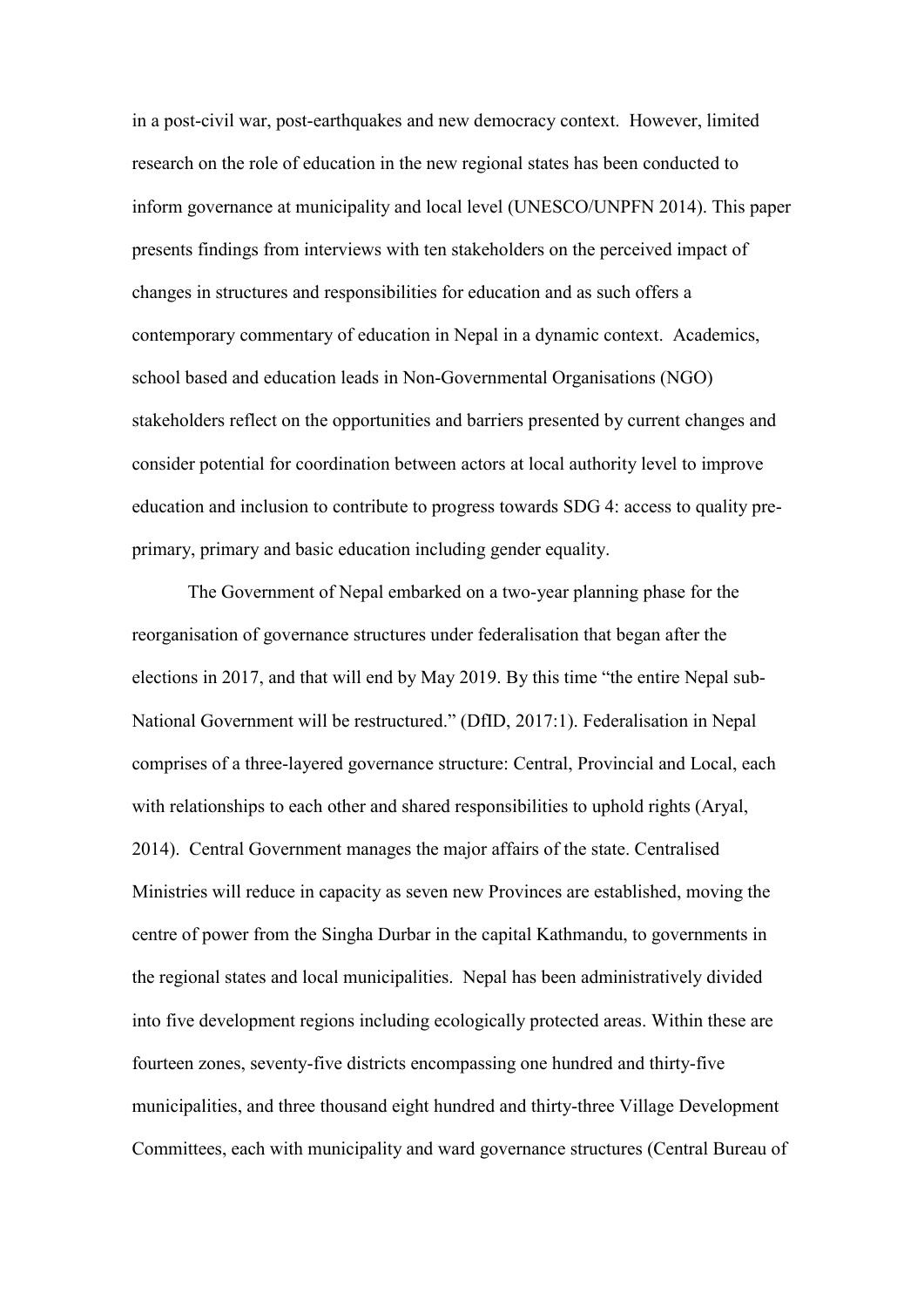Statistics, 2011). Under federalisation, seven hundred and fifty-three Municipality and Rural Council governments have replaced the existing local governments of District Councils and Village Development Committees.

Nepal's current population is estimated at 29.3 million people (DfID, 2018). As a country, it has never been colonised and was relatively contained until 1947, when the independence of India stimulated wider engagement with neighbouring countries. Nepal's population has always been diverse reflecting the range of people living across the Himalaya (Shields, 2013). There are fifty-nine ethnic groups in Nepal, with one hundred and twenty four languages, and distinct dialects spoken (Central Bureau of Statistics, 2015).

Quality of life indicators have undoubtedly improved in Nepal (Tandukar et al. 2015). Absolute poverty reduced dramatically from 42% in 1995 to 23.8% in 2015. However, income inequalities remain entrenched for women, ethnic groups and for those living in remote areas (National Planning Commission, 2015). Life expectancy has increased from 55 in 1990 to 68 years for men and 71 years for women in 2015 (UNICEF, 2015). While a dependence on foreign aid has been the norm for the national government since the 1950s, an increasing trend of remittances from overseas workers to families has contributed to a rise in GDP to \$761.59 per capita in 2016 (UNDP Nepal, 2018). Currently around 1500 people a day migrate from Nepal to work in Gulf States, Malaysia or India (DfID, 2018).

Social inequalities have been exacerbated from the mid-twentieth century aided in no small part by a national education system that excluded minorities' cultures, religions and traditions. Schools and government privileged Nepali as a national language in an attempt to promote a sense of modern Nepal and national citizenship (Shields, 2011). The positioning of Nepali speaking Hindus at the top of a social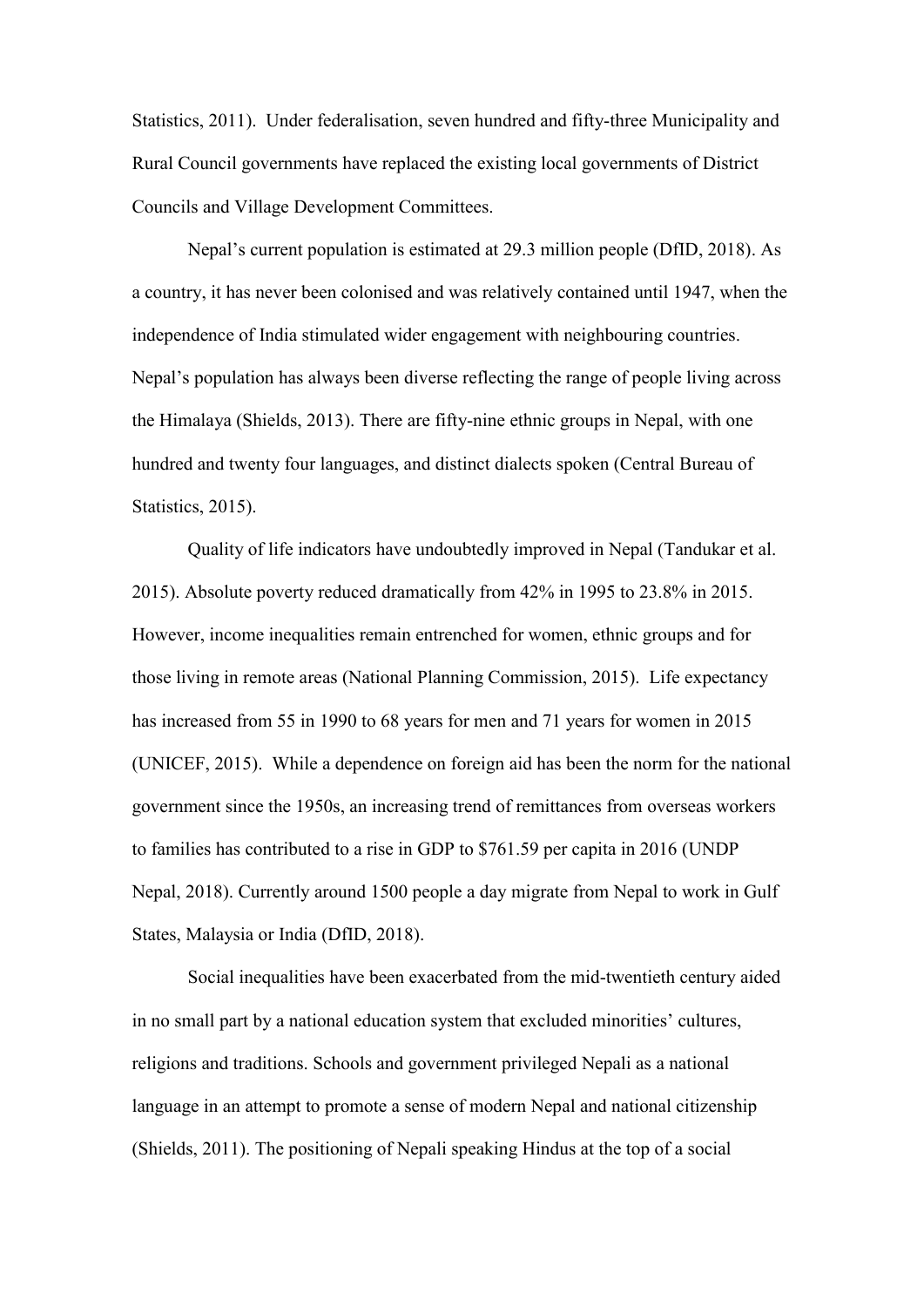hierarchy alienated and marginalised many other Nepali ethnic groups from education and political or civic participation (Parker and Standing, 2007; Shields, 2013). Inequality, poverty, marginalisation and the caste system fuelled discontent resulting in the emergence of a people's movement inspired by Maoist ideologies (Pherali, 2011; Parker, Standing and Pant, 2013). Nepal as a constitutional monarchy held its first democratic elections in 1992, establishing the Nepali Congress as a form of government. Continued disenfranchisement and political protest continued until 1996 when the Maoist movement made gains under a civil war that was to last until 2006. Opposition to a system of constitutional monarchy charged with upholding an unjust and corrupt government, culminated in the massacre of the Royal Family in 2001 (Parker, 2005; Caddell, 2006). No longer a Kingdom, Nepal established a first interim government in 2006. Elections in April 2008 resulted in the 1st Constitutional Assembly, with the Maoist party forming the largest group in government. A second interim government called elections in 2013 and a 2nd Constitutional Assembly proposed a national Constitution. Nepal became a federal democratic republic by promulgation of the Constitution by the 2015 Constitution Assembly.

The education system as a site of social and political discontent was not immune to the impact of the 'People's War' as the ten years of civil war from 1996-2006 became known (Pherali, 2011). Schools were sites of conflict implicating teachers, children and communities in ideological and physical combat (Caddell, 2006; Parker and Standing, 2007; Pherali, 2013). A generation of children were taken as combatants (Parker, Standing and Pant, 2013). Teaches were blamed or feted by opposing groups, and many were killed during the insurgency (Pherali, 2011). The legacy of the civil war continues to have resonance with current political tensions and demands for equality in the education system (Pherali, Smith and Vaux, 2011; Shields, 2013; Parker, Standing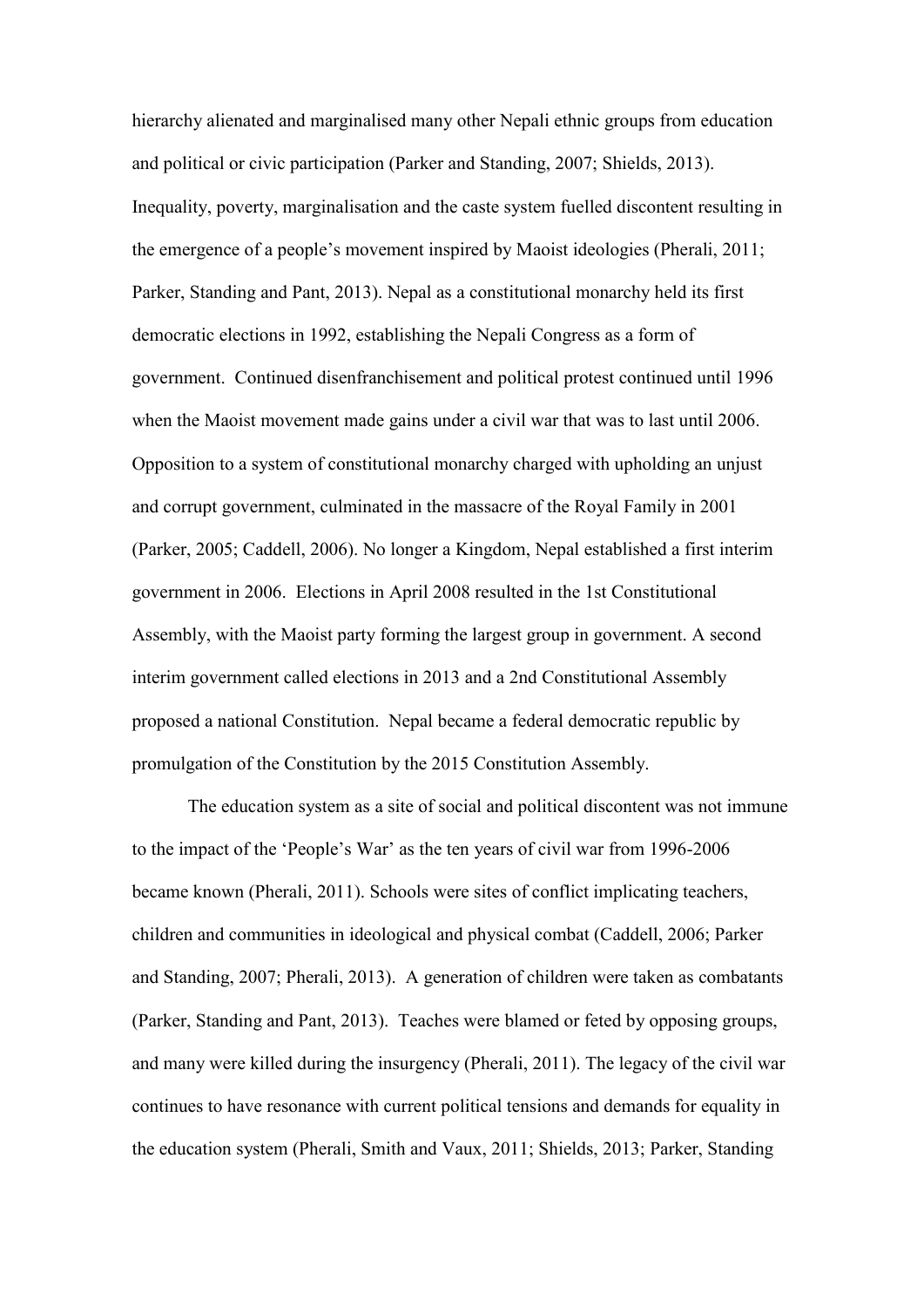and Pant, 2013). Despite welcome increased government spending and improvements in education across Nepal, particularly in access to basic education, the governance of schools remains a contested space with recurrent political power intrusions (Pherali, 2013; Tandukar et al. 2015).

On 28th April and 15th May 2015, two major earthquakes shook Nepal causing significant loss of life; an estimated 9000 people died and a further 23000 people sustained extensive physical injuries and psychological trauma. Post-traumatic stress disorder is estimated to have affected a third of the population (Action Aid Nepal, 2015). Disruption to education, health and social infrastructures was devastating with significant damage to public buildings including schools. Over 30,000 classrooms in 8,304 schools, and nearly 1,000 health centres were destroyed (Action Aid Nepal, 2015). Responses by local populations, Government of Nepal departments, Nepali Non-Governmental Organisations and international support were swift but hampered by unclear mechanisms and access to emergency and reconstruction finance. Supplies for reconstruction were further hampered by a fuel crisis and cross-border trade blockage in December 2015 that resulted in further shortages, compounding difficulties in people's day to day lives (DfID, 2017).

Remarkably, the desire for political process continued during this time with the Adoption of the New Constitution in September 2015 and an announcement to hold Local Government elections in 2017. Post-earthquake infrastructure responses including construction of roads and technical support for public services at municipality level helped improve access to remote areas. Increased employment and restoration of services led to a commitment and demand for education across the country (DfID, 2017). To prepare legislation, reforms and restructure of responsibilities under federalisation, a consultation and development period began in earnest post-elections,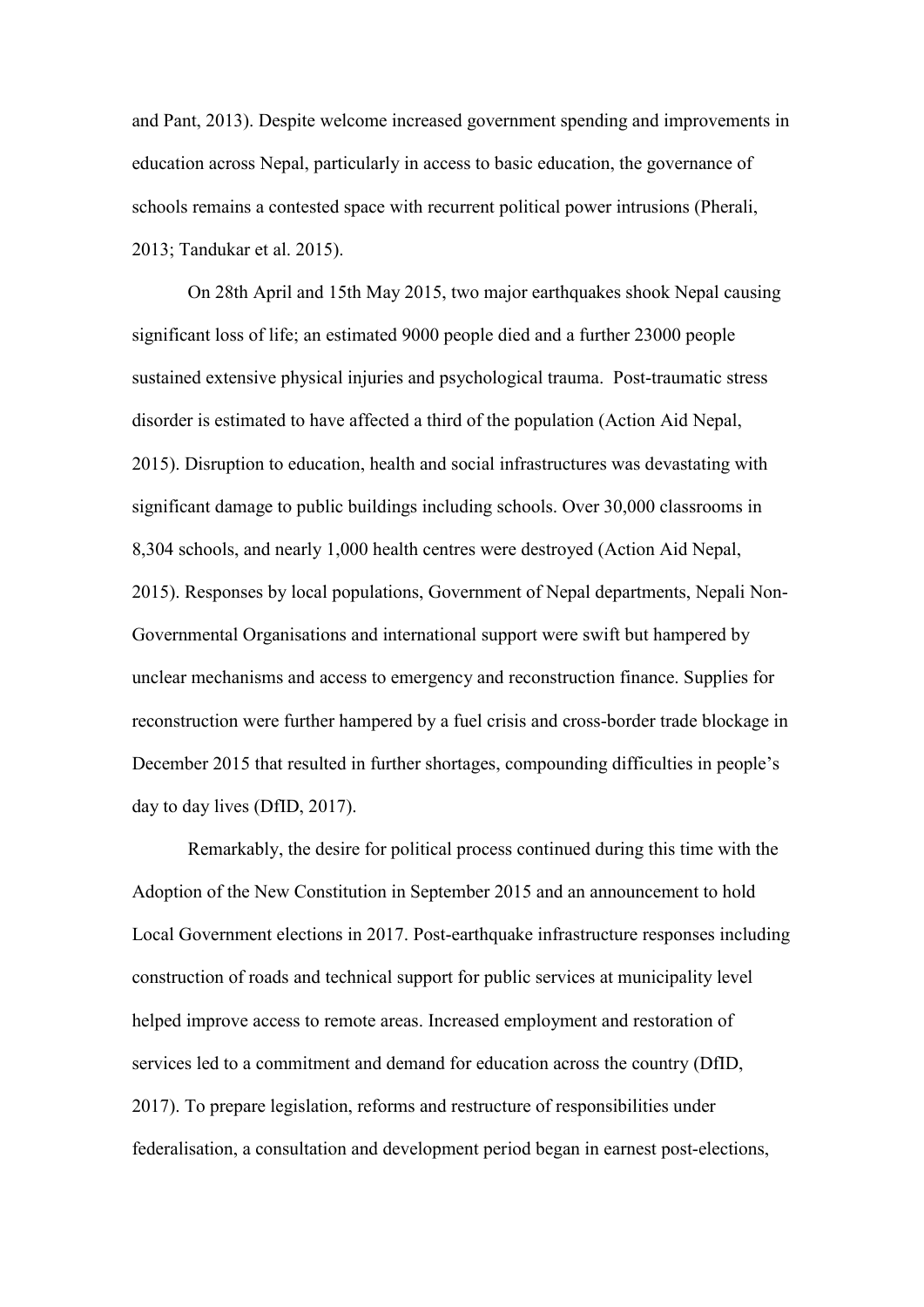with a deadline for resolution of the reorganisation of state, regional and local governance structures, including for the education system, to be completed by May 2019.

#### **Education in Nepal**

It is in this social and political context that Education as a fundamental right became enshrined in the Nepali Constitution. The Education Act 8th Amendment (2015) embedded educational opportunity into a national system of provision from early childhood education to higher education (Government of Nepal, 2015). Early childhood education at child development centres and pre-primary playgroups offer one to two years of provision for children aged three to six. Basic education covers Grade 1 to Grade 8 and is provided though five years at primary level for pupils aged from 6 to 11 years, and three years at lower secondary level education for pupils aged 12 to 14 years. Secondary education from Grades 9 to 12 is comprised of two years at lower secondary and two years at higher secondary levels for pupils aged 14 plus. Alongside secondary school provision is alternative non-formal education offering 3-year Technical Diplomas. Higher education is validated through eleven universities, with the majority of students registered at largest three, and is provided across the country by a network of affiliated colleges attached to one of the universities. Higher education with no tuition fees can be offered to students with impairments and those from very lowincome households (Daly, Parker, and Regmi 2018).

The Government of Nepal School Sector Reform Plan 2009-2015 aimed to ensure an inclusive and equitable education system for Nepal (Ministry of Education, 2009). However clear analysis on the relationship between state and private sector schools is largely absent from national planning (Pherali, Smith and Vaux, 2011; Ezaki, 2018). Schools in Nepal are known as two main types; community schools that are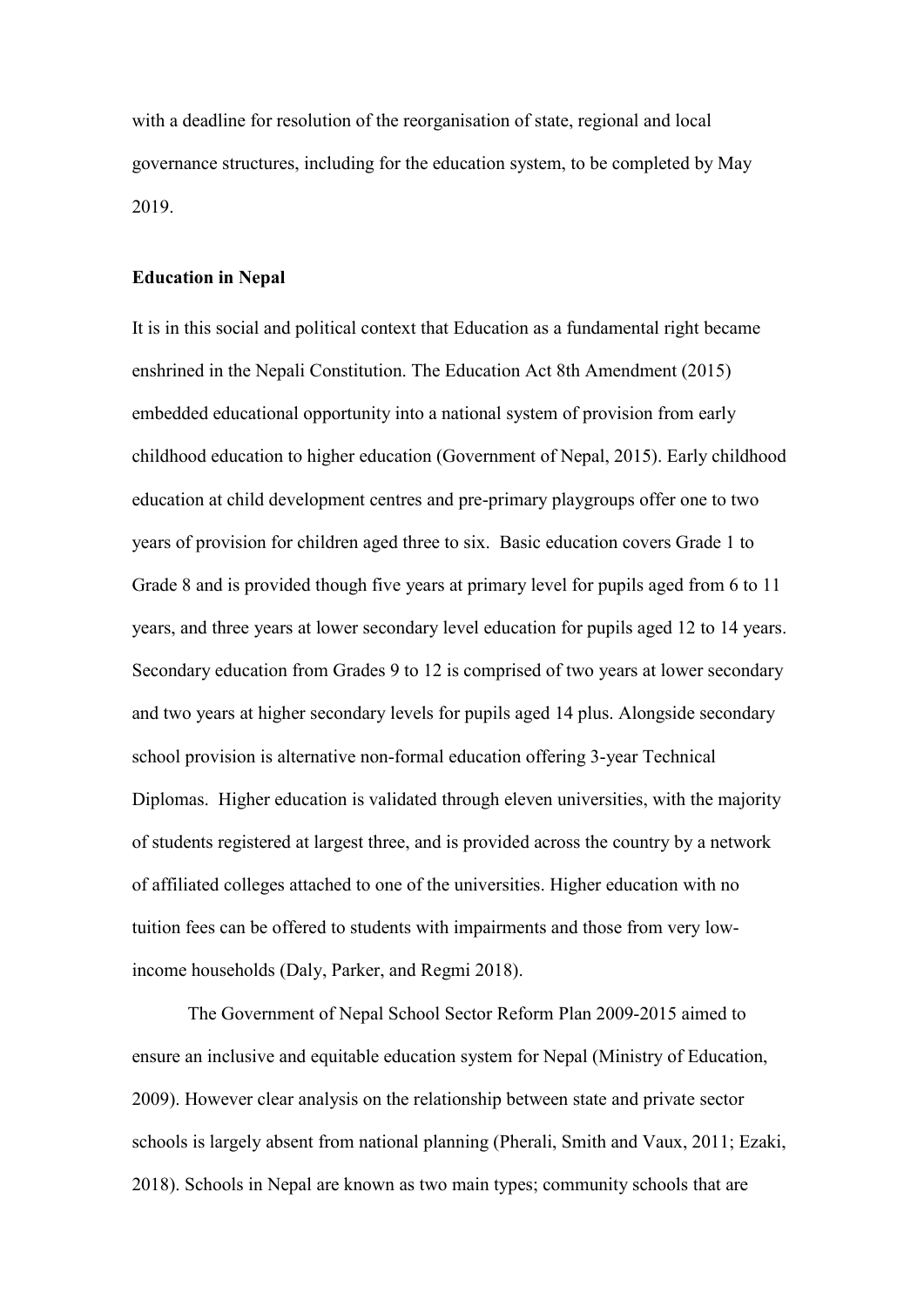government-funded and institutional schools that are privately funded and therefore attract fees from pupils (Lal Bhomi and Suwal, 2014). Basic education from Grades 1 to 8 is compulsory and has no formal fees when delivered in community schools, while secondary level education, Grades 9 to 12 is not compulsory but is free. While discrepancies in quality of teaching and learning in private and government schools is debated, the private school sector's contribution to learning and livelihoods beyond exam results has had limited attention in research (Caddell, 2006; Pherali, Smith and Vaux, 2011; Ezaki, 2018). The burgeoning of the private school sector has been dramatic in Nepal, with concentrations in the rapidly growing urban cities in Kathmandu Valley and Pokhara (Dev Regmi, 2017). This is matched by an increasing number of private nurseries and pre-primary schools with a focus on early childhood education and school readiness in order to gain access to the best government funded or private primary schools (Caddell, 2006; Dev Regmi, 2017).

Progress is evident in the Nepali education system as a whole, where primary school enrolment increased to a net enrolment rate of 96.2% by 2015 (National Planning Commission, 2015). Of 1000 pupils entering basic education at Grade 1, 86.5% complete Grade 5, but only 70% complete Grade 8. Girls fare less well than boys in completion of basic education, and gender gaps continue to increase through secondary and tertiary levels (Ministry of Education, 2015). Interventions to raise the quality of teaching include targets to increase the number of teachers employed in primary schools who have completed Grade 12 secondary education and a one-year Teacher Preparation Course. Requirements to teach at secondary level were increased to completion of a Bachelor and/or Master Degree plus a one-year Teacher Preparation Course (Lal Bhomi and Suwal, 2014). Gender disparities persist in the availability of female candidates for Teacher Preparation Courses, due to lower completion rates of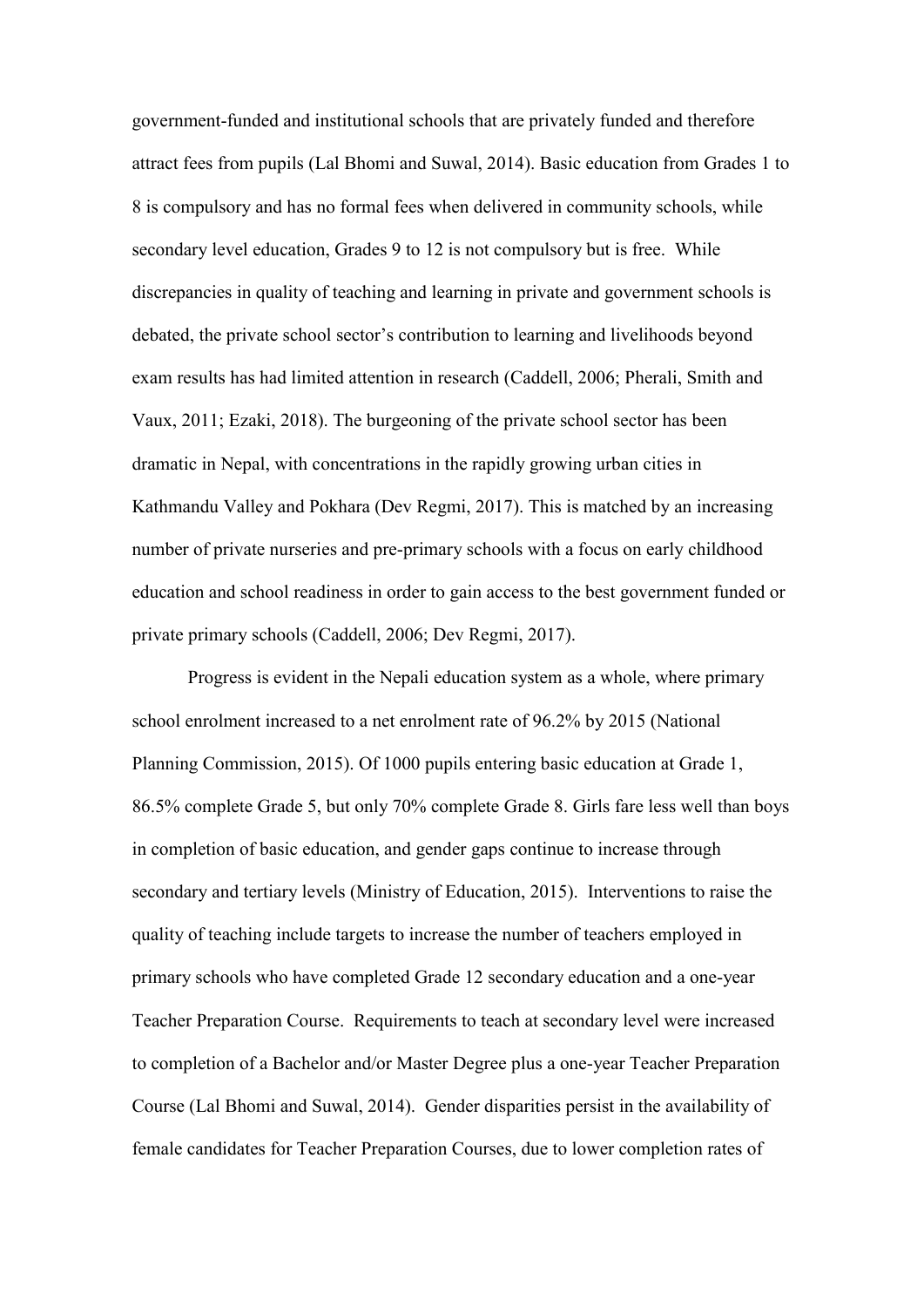basic education (National Planning Commission, 2015). Improved transport links increased access to government schools in rural and hilly regions, and have facilitated mobility to a wider range of employment opportunities for teachers, including female teachers (National Planning Commission, 2015).

The SDGs are embedded in Nepal's development planning for education (National Planning Commission, 2015). By 2030 targets for SDG 4.1 include to ensure 100% primary completion rate and to ensure all teachers in primary and secondary schools are trained. A focus on early education is a government priority, with a target for SDG 4.2 to ensure 90% of children have access to quality early childhood education, and that low income families are supported by child grants for pre-primary education. Since 2015, coordination to support area based Early Childhood Centres with a holistic focus on child health, early education practice, parental education and homeschool relationships is becoming more evident in practice (UNICEF, 2015; Satis, Devkota and Upadhyay, 2015; UNICEF Nepal, 2018).

The central role of education in socio-economic regional development and in effective delivery of a future federal system in Nepal, while acknowledged, has been neglected in recent studies of governance structures and operations (UNESCO, 2014). There has been limited attention given to analyse implications for educational provision or planning for changes envisaged under a new federal system. Local governance of education viewed as an important site for addressing inequalities and inclusion for remote and disadvantaged groups (Satis, Devkota and Upadhyay, 2015). In 2014, UNESCO Nepal and the UN Peace Fund for Nepal (UNPFN) commissioned discussion papers on key themes of teacher deployment, education initiatives and comparative studies of the role of federal government in education systems (UNESCO/UNPFN, 2014). These highlight the role of government in coordinating fiscal policies at all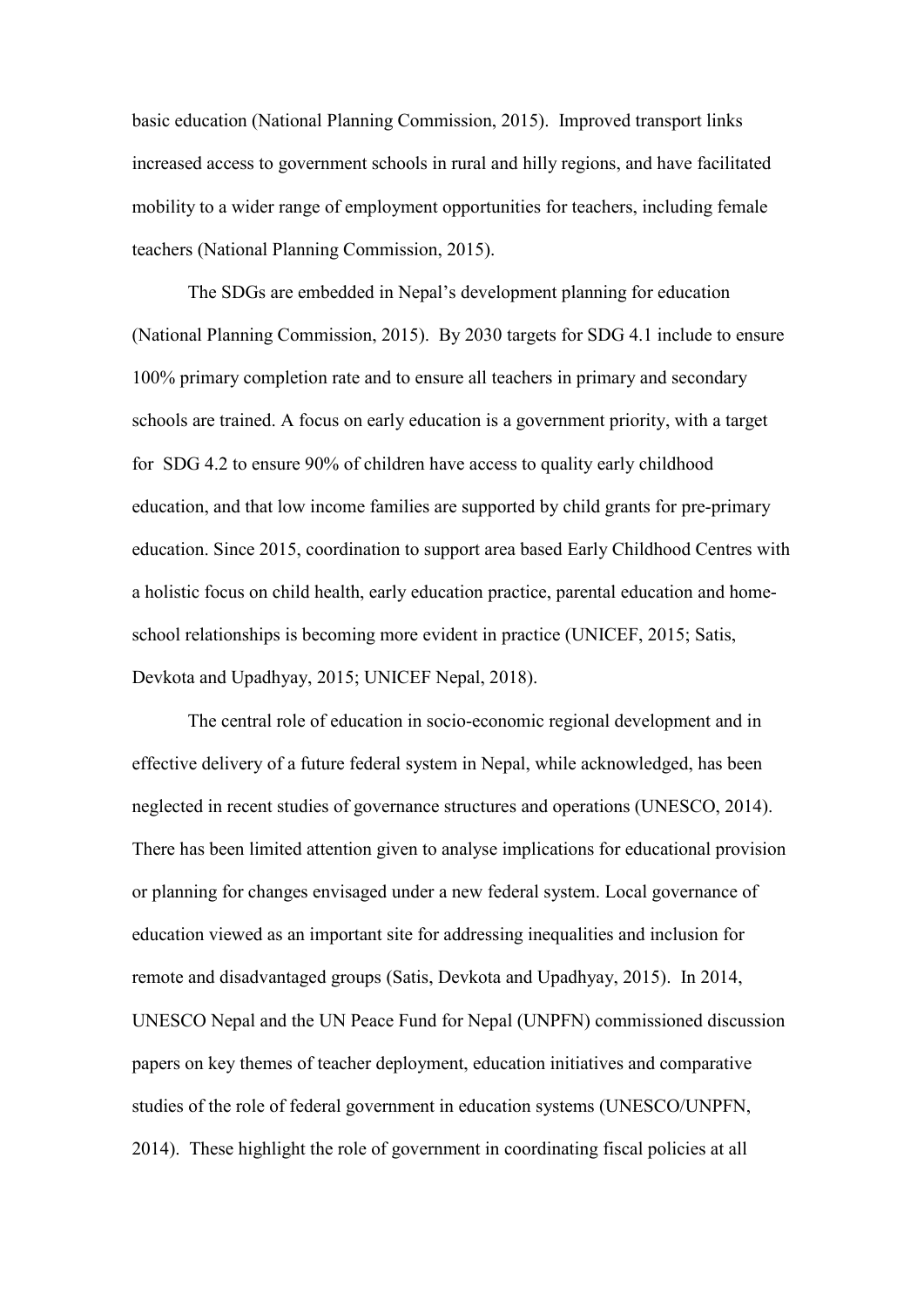levels and ensuring sufficient funds for state education (Bhatta, 2014), to uphold quality education through good initial and ongoing professional development of teachers (Lal Bhomi and Suwal, 2014), and to promote equity throughout the education system (UNESCO/UNPFN, 2014). This research provides a space for reflection for educators working through this context of change.

#### **Research design**

This research was conducted by a small research team comprised of two UK based and two Nepal based researchers. The research team worked collaboratively sharing resources, data collection, writing and dissemination of research in the spirit of Sustainable Development Goal 17, partnerships for development (Daly, Parker, Sherpa and Regmi, 2018). The objectives of the research were:

- To understand potential changes to education under federalisation at national, regional and local levels.
- To explore potential barriers to coordination of education under federalisation at national, regional and local levels.
- To explore potential opportunities for coordination of education under federalisation at national, regional and local levels.

#### *Method*

Semi-structured interviews were organised with key stakeholders (n=10) in Kathmandu in April 2018 to discuss the current context of federalisation and education in Nepal. The research team identified a range of respondents with a professional role in education in Nepal and knowledge of changes posed by federalisation. Due to the period available for fieldwork the respondent sample consisted of academics (*n*=three),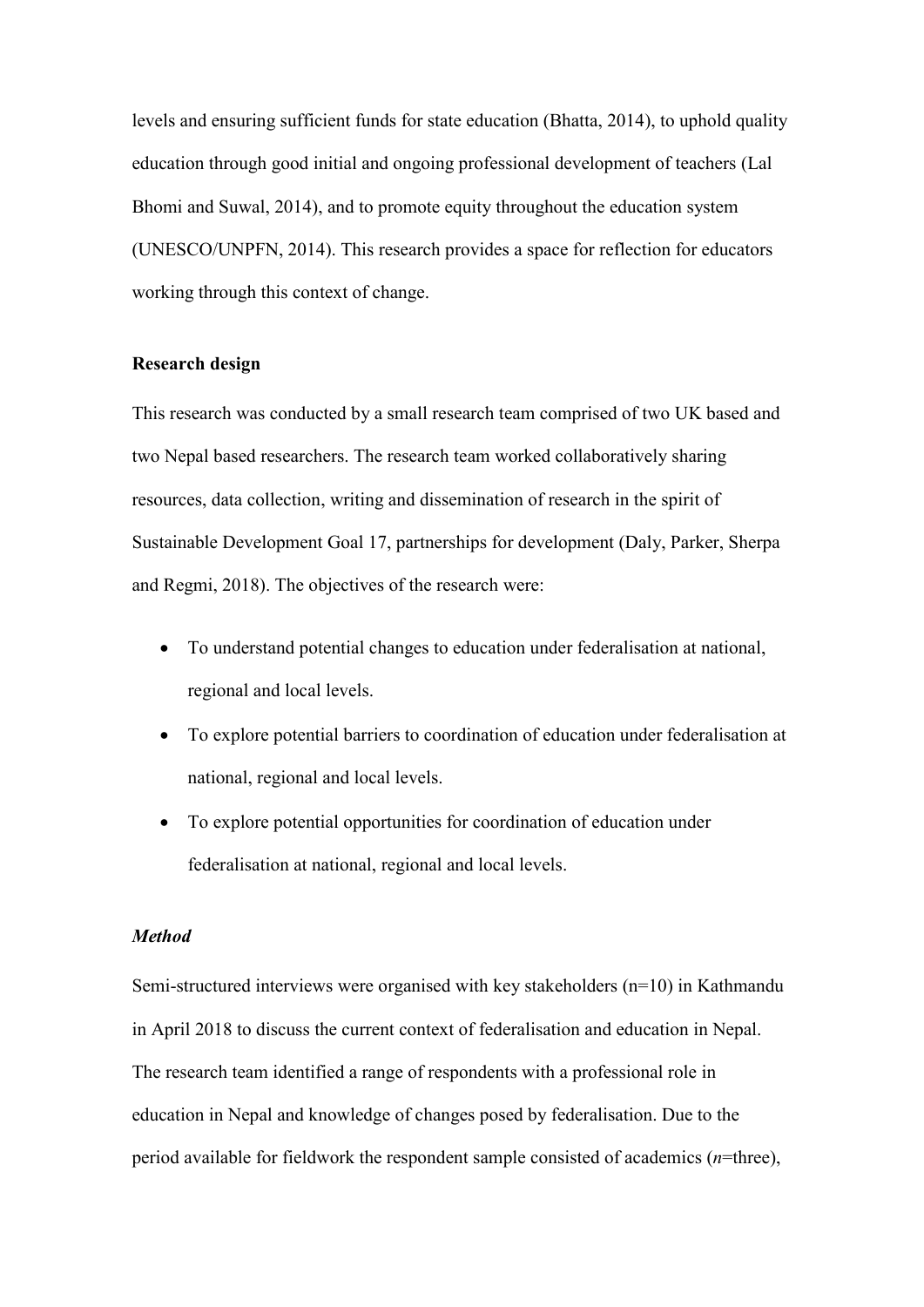practitioners (*n*= four) and specialists (*n*= three). These included academics, education leads in NGOs and head teachers in government schools. All have knowledge of planning for education at local level and detailed knowledge of primary, early childhood education and related family social work policy and practice. Interviews were conducted in English and Nepali with translation and discussion in English by the multilingual research team. All researchers observed the codes of ethical practice in research as outlined by the Nepal Research Council Guidelines and the British Education Research Association Guidelines. Anonymised group labels are used to report quotes in the following way. Academics are given the moniker Academic 1, 2 and 3; education leads in NGOs or head teachers are given the moniker Practitioners 1, 2, 3, and 4; and specialists are given the moniker Specialists 1, 2 and 3. The research team conducted a thematic analysis of information emerging across the interviews reflecting respondents' views on working through change in education in Nepal (Newby, 2010).

#### **Findings**

This section presents contemporary reflections from key stakeholders on changes brought about by federalisation and implications for education in Nepal. Findings are organised on the basis of themes arising out of the interview data and are presented below under three broad themes: uncertainty regarding public administration processes; opening up of possibilities and opportunities for quality education; and sustaining relationships while taking account of enduring challenges of patronage politics and power.

#### *Uncertainty regarding public administration processes*

Public administration processes and skills for a decentralised education are needed to ensure effective integration of education as part of regional development (Bhatta, 2014;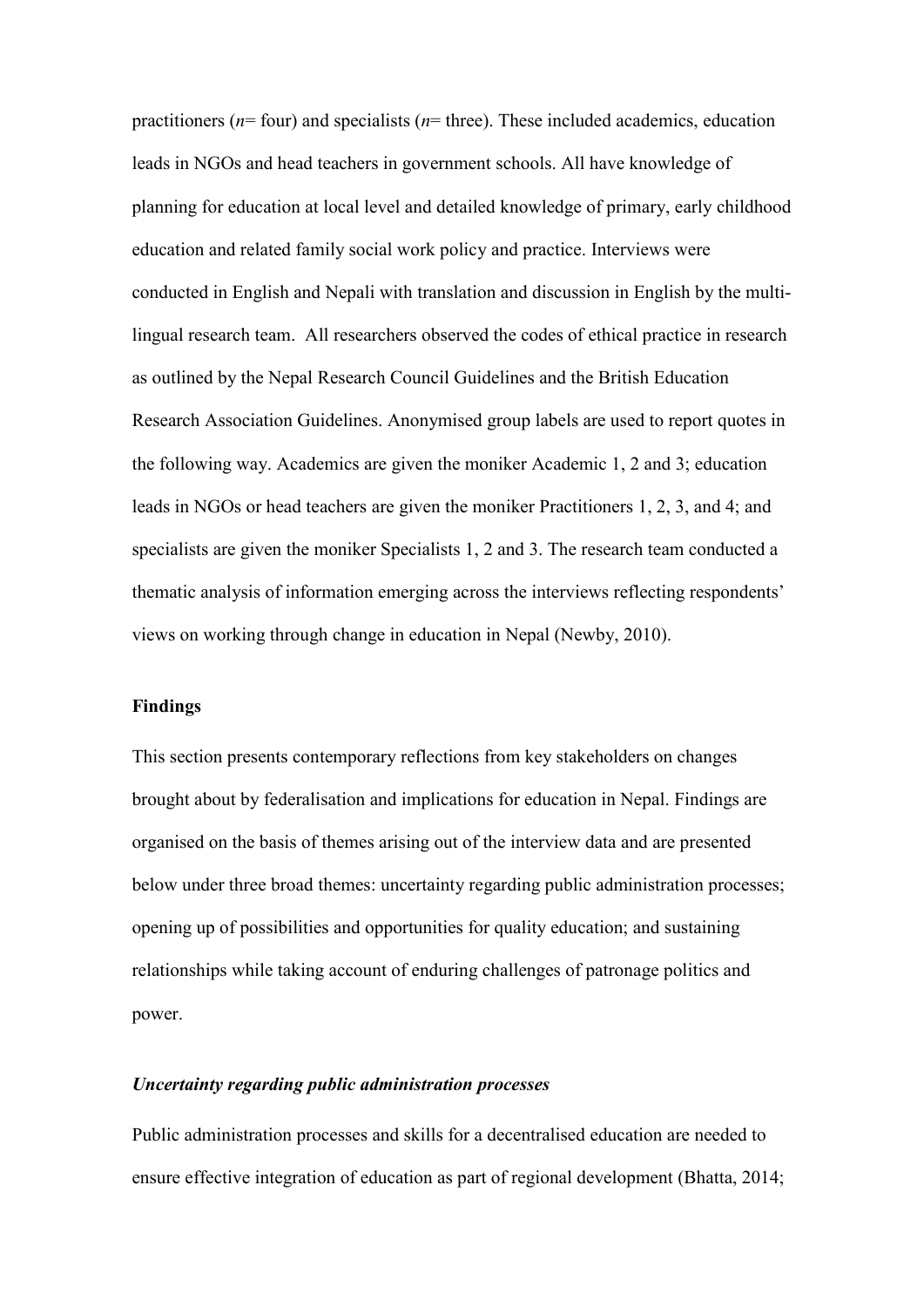Department for International Development 2017). Respondents suggested uncertainty remained during 2018 regarding public administration processes and the up to date position of national state, regional and local governance structures and policies in relation to education planning and finance, teacher training and deployment. There is a need for specific educational policy guidelines to be developed by central state government in order to enable effective local management of education by schools and local governments (Bhatta, 2014; Lal Bhomi and Suwal, 2014). Respondents suggested that while discussion and debates have occurred in the last two years the reality of working through unknown processes reveals uncertainty and indistinctness of operational guidelines for a decentralised educational provision, as the respondents below noted.

People are used to central guidelines and a culture of working in isolation. While the planned structures are known about as a basic idea, detailed operation is uncertain how to work in some different relationships will be new. (Academic 1).

Local governance budget setting presents a specific challenge, according to respondents, as the shift from central to local structures imply movement of staff to new areas, movement of specialists to new sectors and increased budgetary and accountability responsibilities at regional levels. In anticipation of decentralisation technical infrastructure in local authorities has been effectively supported by capacity building of local officials to gather data, and the successful implementation of data management systems (DfID, 2017). However, technical skills in planning and budget setting are viewed as potentially lacking and an area for continued tension between political and public administration handling of decentralisation. In addition, respondents noted that changes in the public sector administration structures may prove problematic if officials deployed from central departments have little local working knowledge of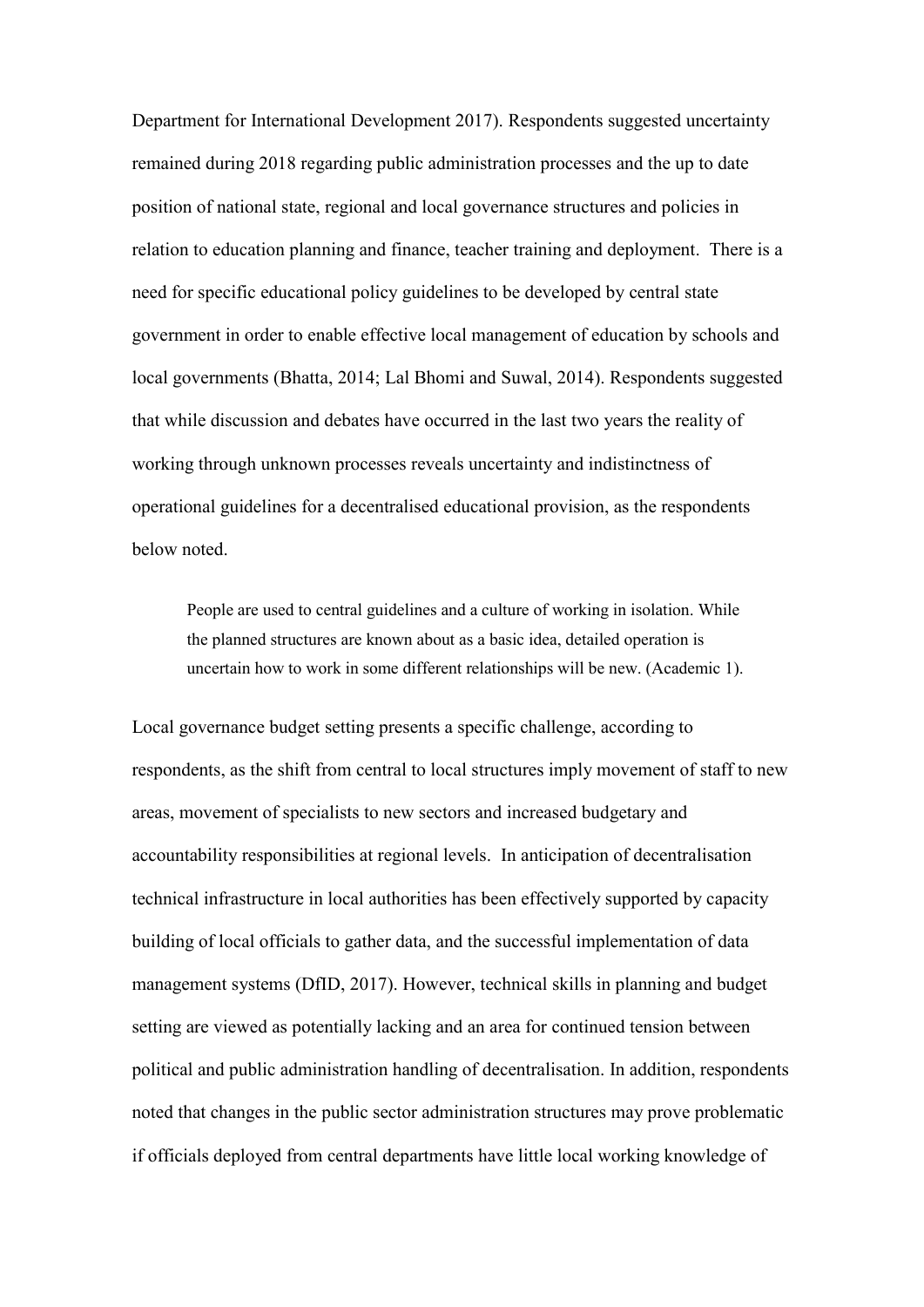local educational provision and contexts, as noted by a specialist respondent.

Capacity of local government administration is variable. Furthermore, if someone moves to a new area, they will have little local knowledge of the area. If they are currently based in Kathmandu they may not want to move to a different region, or will need to spend time getting to know educational people in that place. (Specialist 1).

The trend towards local management of teachers' recruitment and deployment evident in the School Sector Reform Plan 2009-2015 will continue into federalisation plans. Respondents explained teacher deployment operates within a complex system, with the Teacher Service Commission (TSC) established in 2000 providing approved quotas of trained teachers regionally, alongside authorisation for local governments and schools to recruit and employ untrained teachers. A centralised quota system has resulted in a hierarchy among types of tenure held and this has caused division and demotivation among teachers (Khanal, 2011). Respondents were concerned that under potential structures for decentralisation, deployment and management of teachers across regions will require both financial and operational skills at local government levels to ensure equity of provision, particularly to remote regions. In addition, respondents working in schools lacked detailed information on resource allocation as noted below.

We are not fully sure of organisation in the future. Who will select teachers and allocate budgets to schools. It depends on people in power. There may be a reliance on old structures and processes for centralised guidance. (Practitioner 1)

Developing inclusive pedagogy and curricula that draw on local culture and environments is key to inclusive education (Regmi, 2018). Respondents' suggestions included increasing a supply of trained teachers for rural areas and funding for in class educational resources based on locally identified needs to support inclusion as noted below by a practitioner.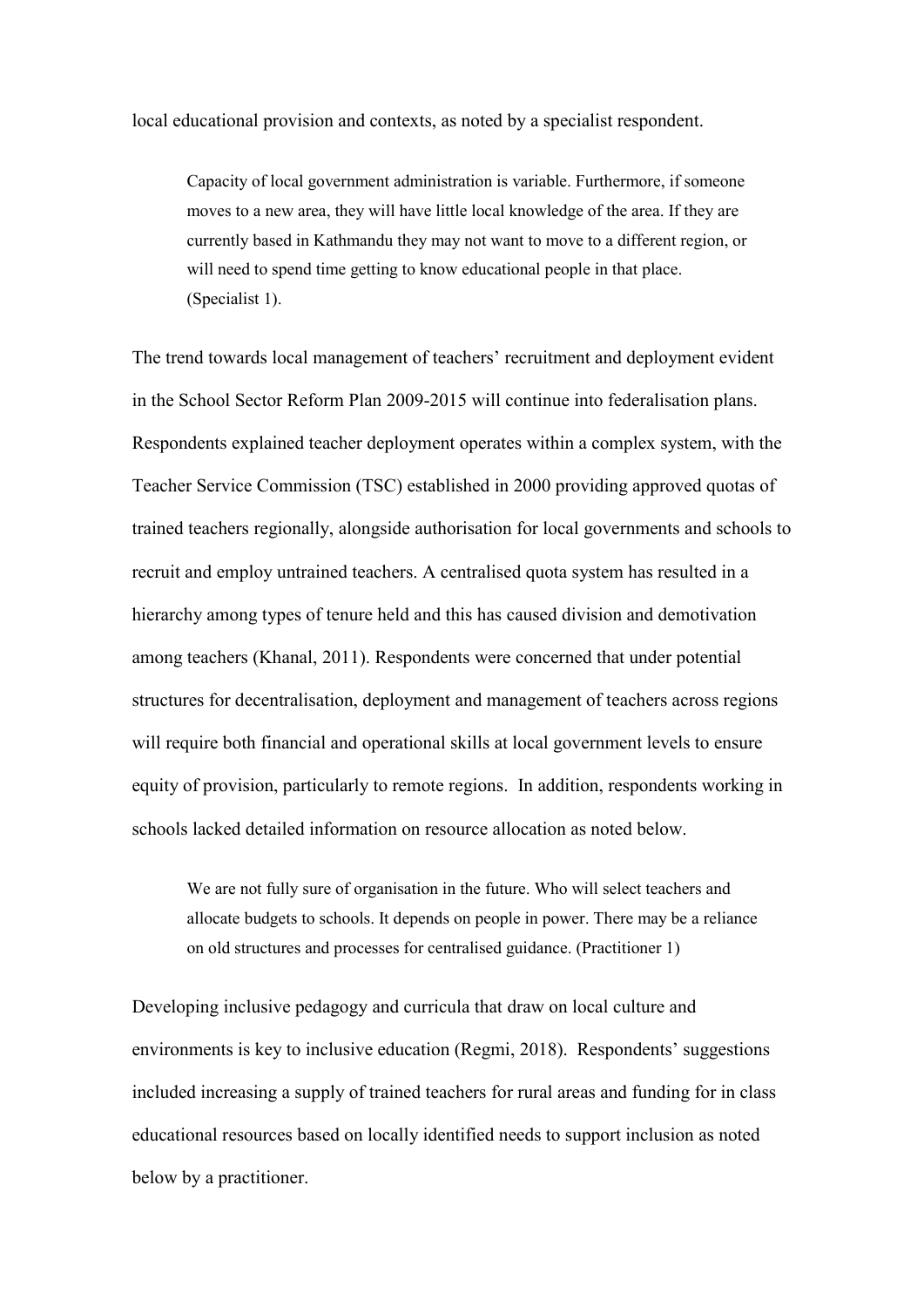We need to think about inclusive education and what that means from funding overall to classroom resources. All children should discover and connect with their own learning from their environments. We should think about inclusive pedagogy to ensure that social and cultural contexts for learning are right for our children. Here we need teachers who are dynamic and training to help them develop methods of teaching that supports all students regardless of ability, ethnicity or socio-economic backgrounds. (Practitioner 3).

#### *Possibilities and opportunities to improve quality education*

Respondents were optimistic that possibilities and opportunities would open up to improve quality education and to continue to work for equality and inclusion in teacher and curriculum development. Responsibility for initial teacher training will be maintained by the state under the new structures. At present prospective teachers undertake a Teacher Preparation Course for basic level that is validated by the National Centre for Educational Development (NCED) based at Tribhuvan University and delivered through Educational Training Centres via the University's affiliated college network nationally. Additionally, many International/National Non-Governmental Organisations (I/NGOs) currently offer teacher development through training in schools. Several respondents raised the issue of responsibility for improving quality teacher training and teacher development in Nepal, as the practitioner below explained.

Teacher training for instance is national. It is likely that pre-service teacher training will focus on improving quality teaching and learning and quality education in context. However many I/NGOs provide continuing development opportunities for teachers in service in government schools. How will that expertise be integrated is not yet known. (Practitioner 2).

Teacher Preparation Courses include training on delivering the national core curriculum, the theory and practice of pedagogical approaches and additionally a regional curriculum on teaching and learning in diverse regional contexts (Joshi, 2018).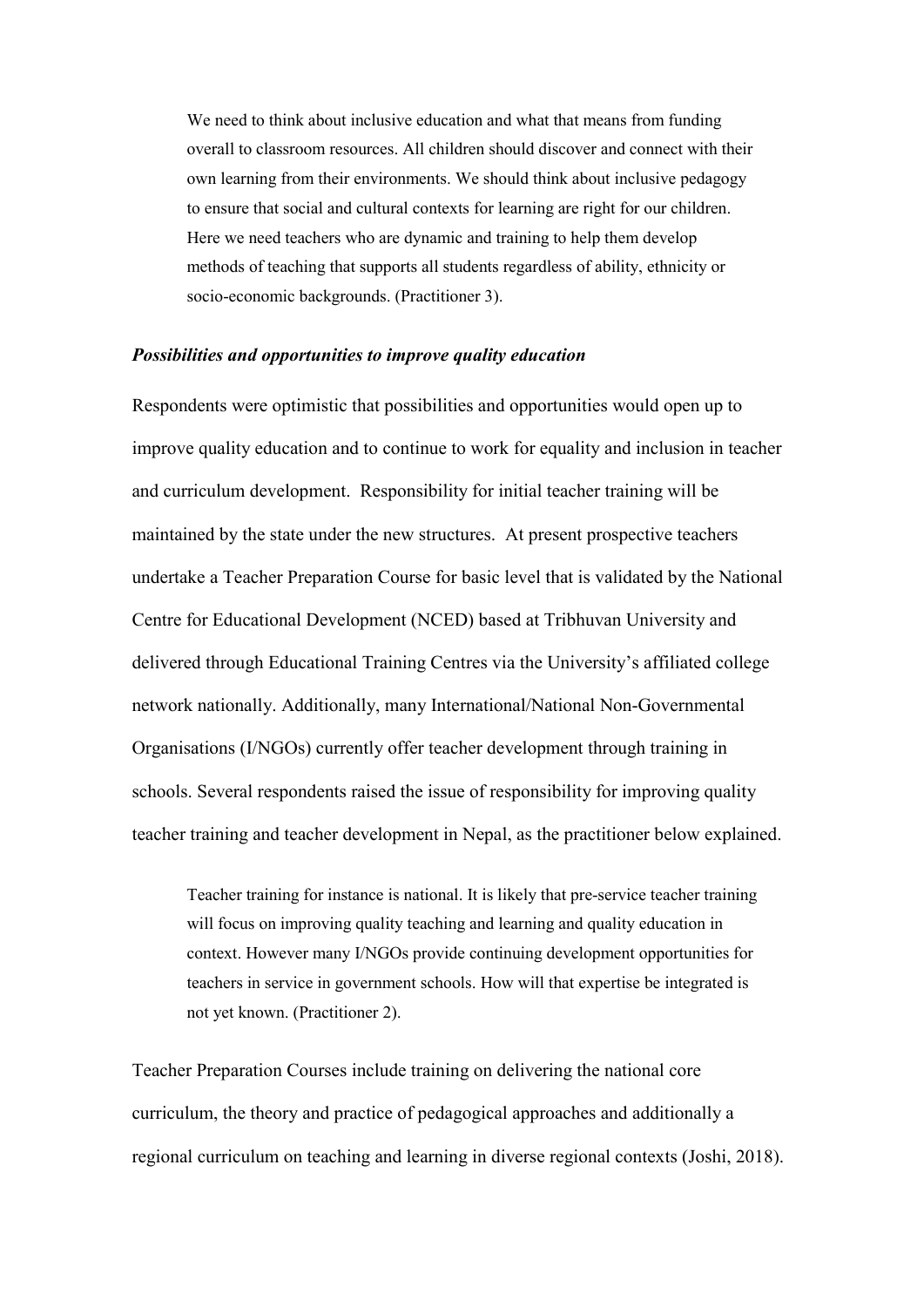Regional contextualisation of teacher training and continuing professional training for basic, master and expert teacher development programmes may increase recruitment and deployment of teachers from the respective regions. However respondents suggested there is little consensus on a national strategy that takes into account the role of culture and language in teaching and curriculum content, particularly in a postconflict context. The extent that access to learning through home languages in basic education may encourage learning or conversely marginalise minorities, and the extent that English as a language of instruction may or may not contribute to unified educational experiences, is not settled (Pherali, Smith and Vaux 2011). There were some concerns that organisation of regional structures may reflect, and potentially reinforce ethnic and linguistic divisions and dominance within the education system (Pherali, Smith and Vaux, 2011). Respondents noted the importance of diversity when planning for education and suggest this could be significant opportunity for collaborative working at local authority level to ensure inclusive education and to improve quality, as emphasised by the following practitioner.

Possibilities for improving quality of teachers must take into account local contexts including languages, culture, inclusive environments and local employments and developments. These must not be exclusive or result in hierarchical value of languages and culture. (Specialist 3).

The importance of working to support vulnerable children and families and to see education in the context of wider socio-economic inequalities in Nepal was noted. Respondents recommended collaborative working by professionals to support early childhood education and development to address wider social issues and impacts on learning, such as poverty, health, impacts of parents working away from home, and gender discrimination within families, schooling and society. Early education is a specific opportunity for multi-agency work with children and their families as noted by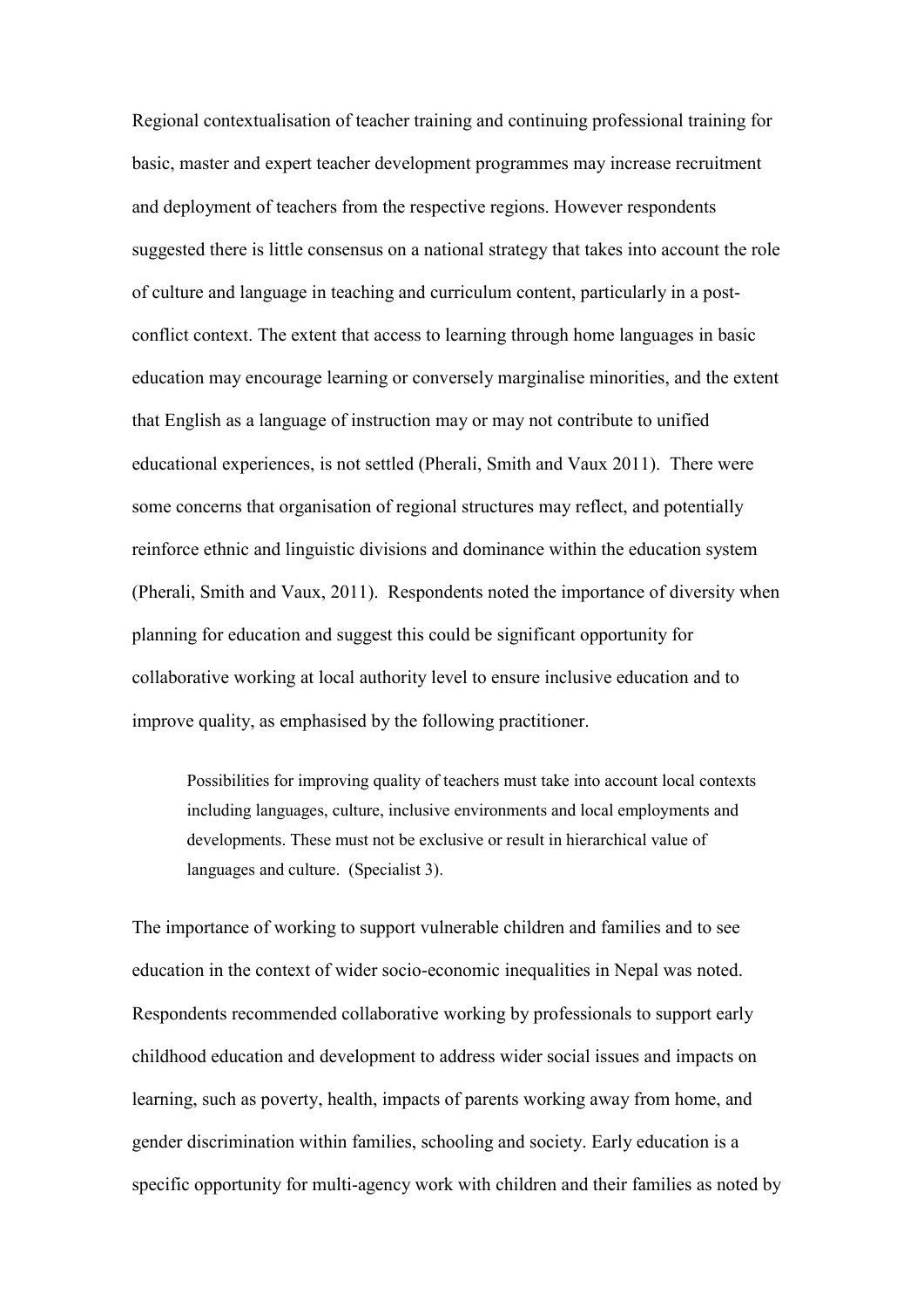Early education, social, physical, wellbeing and psychological development is key for sustainable development in education, health and gender equality. Early work with children and families, as holistic practice, is important and connects social work, health agencies and school based family support. Working collaboratively at local level will be an opportunity to support children and their families directly through social work in collaboration with schools. (Academic 2).

#### *Sustaining partnerships while working through change*

Sustaining local relationships while working through a changing context and at the same time being mindful of enduring challenges of power and patronage politics was important to respondents. Political and civil support for equality in education in Nepal is evident by the continued emphasis on increasing the recruitment of female teachers, and teachers from Dalit and other disadvantaged groups (Pherali, Smith and Vaux, 2011; UNESCO/UNPFN, 2014). Local elections in 2017 increased the numbers of elected women and those from ethnic minority groups at local governance level, supporting the people's mandate to continue to protect equality in education and access to education for all enshrined in the Nepali Constitution (Satis, Devkota and Upadhyay, 2015). Elected members of regional and local governments will direct officers with responsibility for education budgets and infrastructure at local level. Prioritisation of resources and planning will involve balancing demands from different groups as noted by a practitioner.

We have good relations with the NGO desk [coordination body] but it depends on how the village and urban education officers prioritise actions and integrate plans. (Practitioner 4)

Representation of political and ethnic groups has resulted in expansion of schooling in remote areas. Increased school building programmes and an improved road network in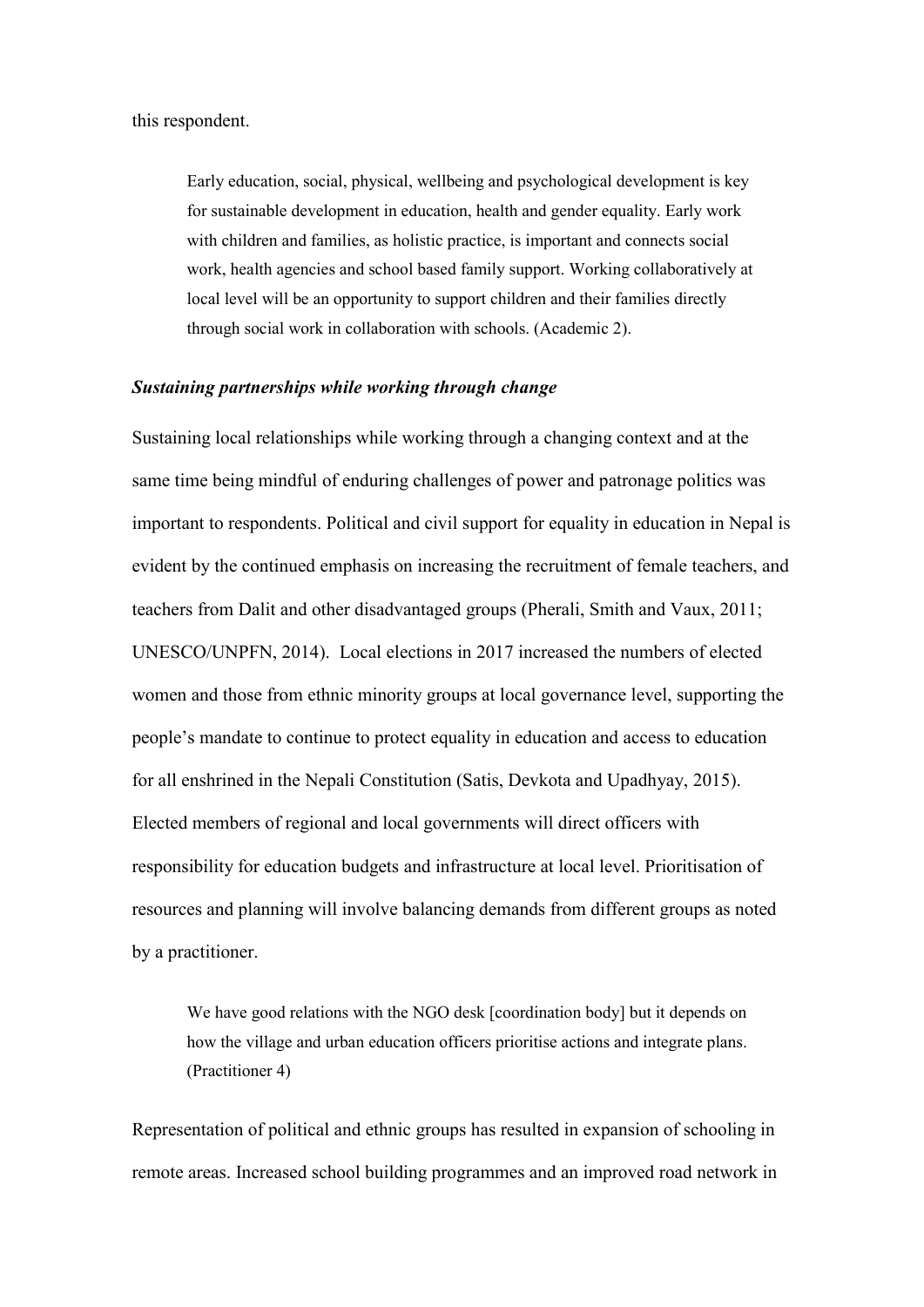rural areas previously affected by conflict has increased availability of school places and deployment of teachers (Satis, Devkota and Upadhyay, 2015). Respondents observed distance to school and safe travel as key factors in increased engagement in schooling by households living in remote areas and primarily engaged in agriculture (Pherali, 2011). Engagement with primary education by low-income groups and those in remote areas has increased as noted by a respondent.

Going to school is more attractive in rural areas. There is more time to do agriculture and school work. Previously teachers and pupils had to travel long distances and sometimes days to schools. Now children can safely walk to primary schools and it take much less time. (Practitioner 3)

Although more young people have access to locally provided basic teacher training provision via the NCED affiliated colleges, these are largely in urban areas and there is a reluctance to return to rural areas to teach due to infrastructure issues and pay (Khanal, 2011). Respondents noted factors such as accommodation, access to markets, transport and family have specific implications for female teacher recruitment. Careful planning of opportunities in rural areas could be maximised to address gender specific barriers to encouraging female teachers as noted by this respondent.

Female teachers feel isolated away from their families and support networks. [We can] create support networks between rural locations to help with professional development and personal challenges for women in the rural villages to break down feelings of isolation. (Practitioner 4)

Respondents suggest unequal representation by gender and ethnicity among teachers is echoed by unequal outcomes for girl children, children with disabilities and children from minority ethnic groups (Asian Development Bank, 2010). While noting there has been progress for pupils in some Government Schools and reduced discrimination, increasing access to quality education for all should form the focus of planning as noted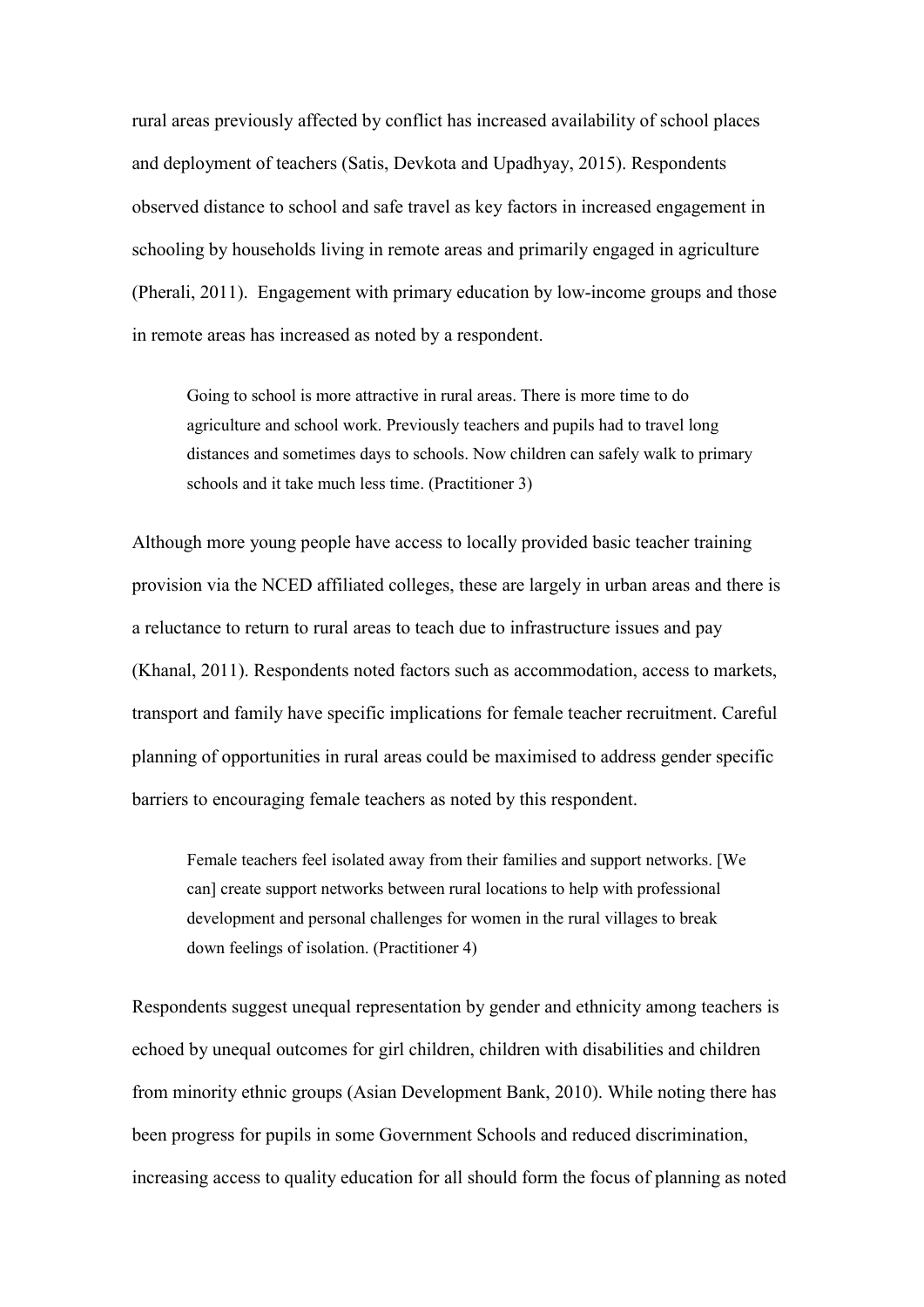by a respondent.

There is a widespread desire for inclusive affordable education. This needs to be planned for to provide good government schools based on the population in the districts. (Academic 3)

The preponderance of a private sector in education, largely in urban areas, has resulted in greater access and completion of education than in rural areas where schools and educational outcomes have lagged behind (Satis, Devkota and Upadhyay, 2015). In addition, respondents acknowledged that elites continue to engage with private schools rather than commit to a state system (Pherali, 2011). Increased access to state education should be matched by quality state education as noted by this respondent.

While increases in access to education is important, quality of government school education across the country remains variable. There is a prevailing view that state education suffers from a lack of quality and outcomes when compared with the private schools. (Academic 1)

Structural inequality developing between the state and private education sector needs to be taken into account in education reforms. Adequate and thoughtful resource allocation to ensure inclusion and improved quality in government provided education is essential as suggested by the respondent below.

Reforms to education need to be managed carefully to tackle the gap between private and state sector education. There is potential, but clear thinking is needed on what will be the role and responsibility for state education at national, state and local level. With federalisation, planning for education needs to be based on interest and need, with equitable distribution of resources to ensure inclusion across the country. (Specialist 2)

#### **Discussion**

As might be expected mid-way through the development of new governance structures,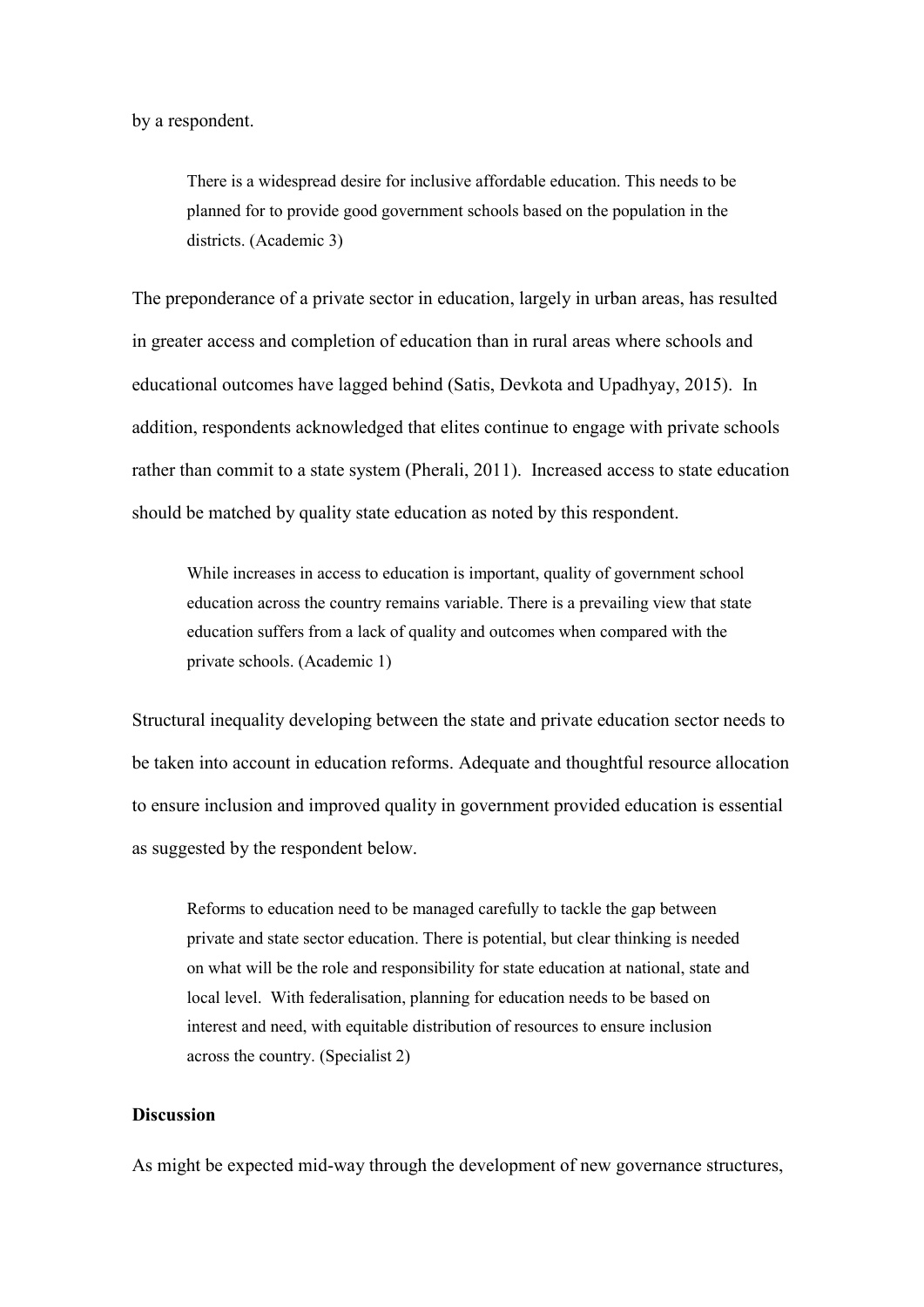emerging themes from this research suggest both a sense of taking stock and looking forward. Given the enduring legacy of political processes in holding politicians to account, the desire for representation and improved quality in education is uppermost in respondents' overall reflections.

In response to the wider context of federalisation, respondents were optimistic, despite a perceived lack of clarity on processes for devolved fiscal and governance structures for education. There was a sense that while the implementation of federalisation was still in a transitional phase, decisions regarding education were not at the forefront of policy and practical preparation. Despite dialogue between political parties on the importance of education in a newly democratic Nepal, informal patronage politics continue to exert influence on the education sector at local level. This may be perceived as a reluctance of officials to relocate from the major cities to take up municipality roles or seeming deployment of teachers to more favourable areas in response to social and political power relations at local level.

The topic of appropriation of educational opportunities by elites is widely debated in civil society, newspapers and media in Nepal. Discussion on the prevailing gap between public and private education is expected, and respondents acknowledged varying engagement the private school sector by the middle classes including those in the education profession.

The quality and outcomes of state education provision remains an important issue for debate, with opportunities and persistent barriers noted by respondents. Positive developments are evident including wider access to teacher education, enhanced availability of schools particularly in rural areas, and increased enrolments for boys and girls. However, gendered and income based inequalities of outcomes remain for pupils of state provided schools suggesting that quality of teaching decreases during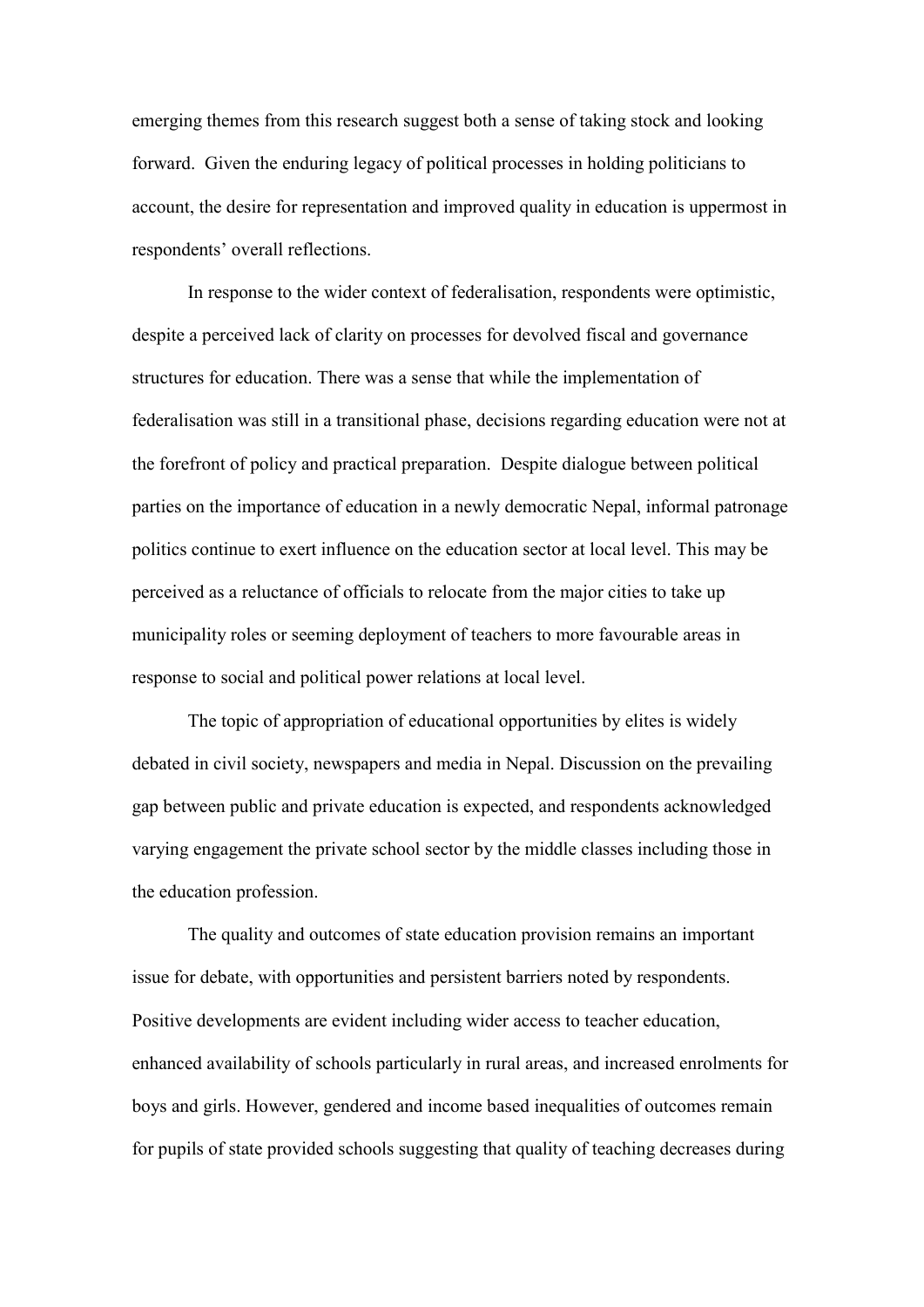basic education in government schools. In addition, cultural and gendered roles of girls and boys continue to impact on engagement with and duration of schooling.

Importantly for respondents, the emphasis on state promotion of an inclusive education system that takes into account culture, languages and multi-agency holistic engagement with families are noted as positive policy and practice areas to support Nepali children develop their full potential. Building capacity of existing teachers through government and NGO teacher training is considered a way of improving quality education by drawing on available expertise in regions or nationally. However, clear strategic policy approaches to partnership work is not, as yet, forthcoming.

#### **Conclusion**

There is a lively debate about the future of federalisation in Nepal. There are useful academic papers on education and federalisation commissioned to support consultations, for example, the UNESCO/UNPFN resource document mentioned earlier (UNESCO/UNPFN 2014). Contemporary research papers are emerging in academic journals on the topic of federalisation and education in Nepal. This paper contributes to the debate by offering a contemporary snapshot of the perceived opportunities and barriers for education presented by the current context from the perspectives of academics, education specialists and practitioners.

While there appears to be political and civil will to support federalisation, legislative and regulatory frameworks appear insufficiently developed for the administration of a national education system under new structures. The role of education in promoting unity, respect for diversity and equality in education is an important factor in the newly democratic Nepal. Although discourse on the characteristics of quality in education is often dominated by an emphasis on high stakes examination outcomes, respect for diversity and culture are equally considered essential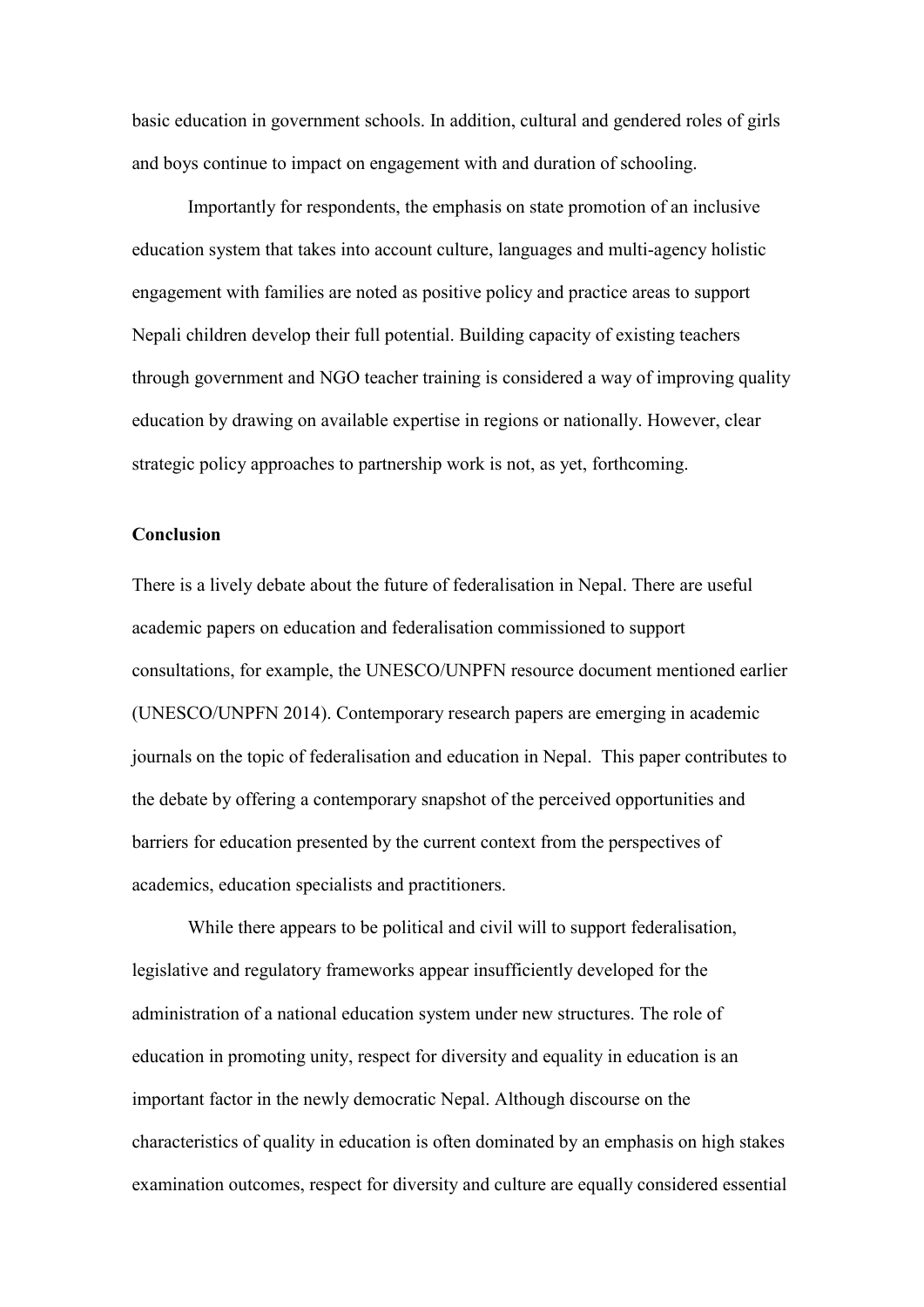components of a quality curriculum by Nepali educators. Potential partnerships for curriculum development, teacher training and professional development between the state, universities, colleges and NGOs, is a contested area worthy of resolution in order to benefit from the range of education expertise available in Nepal. At local levels, multi-agency innovations between schools, families, communities, social work organisation and education NGOs and local educational governance has potential to support Nepali children's outcomes in early education, health and gender equality and progress towards Nepal's Sustainable Development Goal indicators.

This paper contributes findings from a moment in time, and will inform future research into contextual factors surrounding the coordination of education, health and social work professional practice at municipality level, to improve sustainable outcomes for children in Nepal. While this research offers a snapshot commentary on education and federalisation, the debates will continue at the Martin Chautari Conference in 2019 that has a special theme on Education in Nepal (Martin Chautari Research Centre, 2019). The authors hope through this dialogue to debate opportunities and implications for improved quality and equality of education for children in Nepal.

#### **References**

Action Aid, Nepal (2015) *Earthquakes in Nepal.* Kathmandu: Action Aid Nepal.

- Aryal, D. (2014) The Role of Federal Government in Education: A comparative Study, in UNESCO/UNPFN (2014) *A Resource Material on Education and Federalisation in Nepal. Pp 13-48.* Lalitpur, Nepal: UNESCO Nepal.
- Asian Development Bank (2010) *Overview of Gender Equality and Social Inclusion in Nepal.* Manila: Asian Development Bank.
- Bhatta, P. (2014) Federalism and Education in Nepal Mapping of Ongoing Initiatives, in UNESCO/UNPFN (2014) *A Resource Material on Education and Federalisation in Nepal. Pp 1-12.* Lalitpur, Nepal: UNESCO Nepal.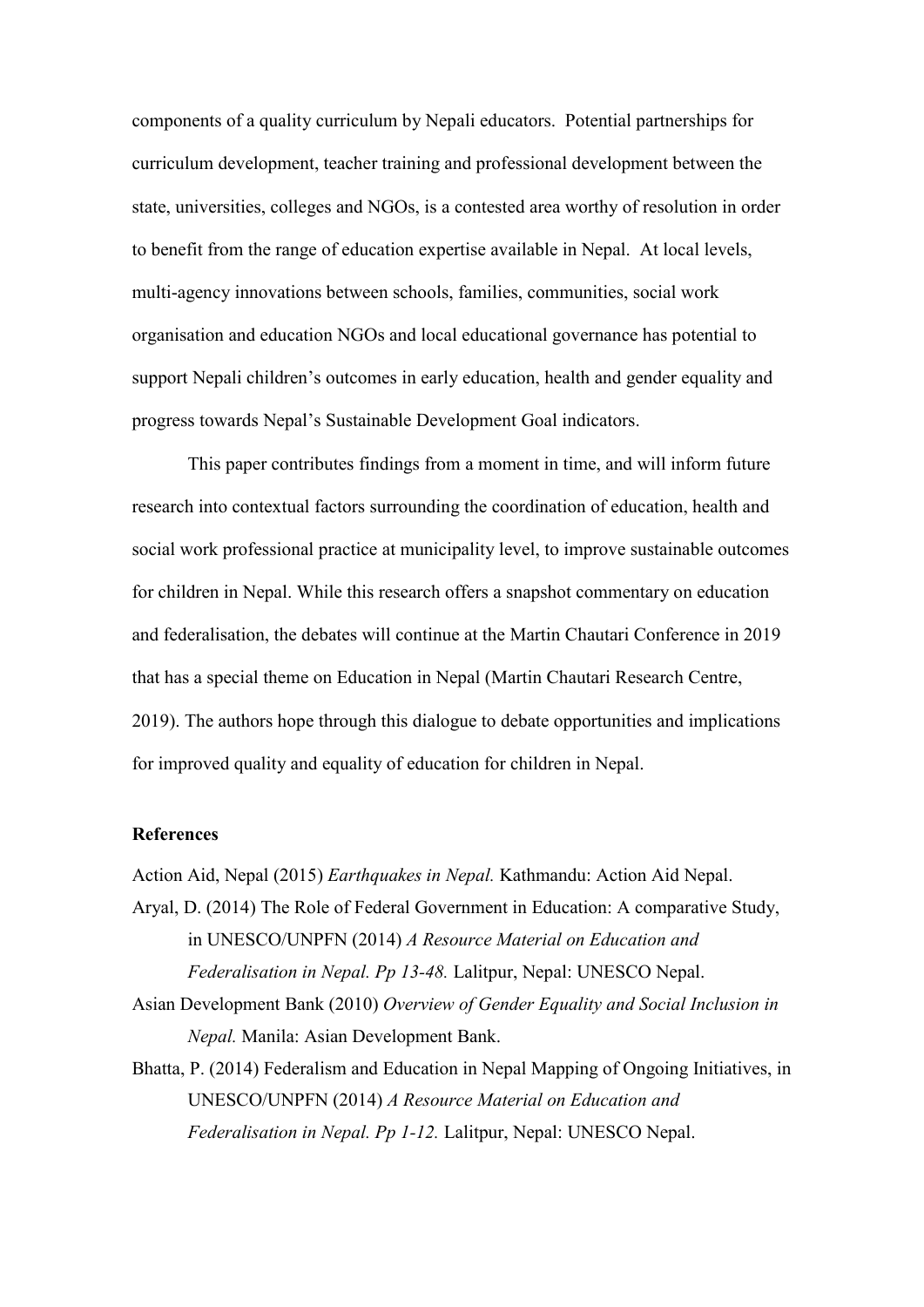- Caddell, M. (2006) Private schools as battlefields: contested visions of learning and livelihood in Nepal. *Compare: A Journal of Comparative and International Education.* Vol. 36: Iss. 4, 463-479.
- Central Bureau of Statistics (2015) *Population of Nepal Census 2011*. Kathmandu: Central Bureau of Statistics, Government of Nepal.
- Central Bureau of Statistics (2011) *Nepal's regions.* Kathmandu: Central Bureau of Statistics, Government of Nepal.
- Daly, A., Parker, S.L., and Sherpa, S. (2018) *Opportunities and barriers for public services presented by federalisation in Nepal.* Faculty of Arts, Humanities and Social Sciences Research Exchange, Liverpool John Moores University, 24th May 2018.
- Daly, A., Parker, S.L. and Regmi, U.R. (2018) *Education Reforms in Nepal: a critical moment for change?* Centre for Educational Research Seminar, School of Education, Liverpool John Moores University, 12th September 2018.
- DfID (2018) *DfID Nepal Country Profile: July 2018.* Strathclyde: Department for International Development, UK Government.
- DfID (2017) *Nepal Local Governance Support Programme: Annual Review 2017.* Strathclyde: Department for International Development, UK Government.
- Dev Regmi, K. (2017) World Bank in Nepal's education: three decades of neoliberal reform. *Globalisation, Societies and Education.* Vol. 15, No. 2, 188-201.
- Ezaki, N. (2018) Enrolment patterns of individual children left behind in the trend towards 'quality education': a case study of primary education in Nepal. *Education 3-13: International Journal of Primary, Elementary and Early Years Education.* DOI: 10.1080/03004279.2018.1504100.
- Government of Nepal (2015) *Education Act- 8th Amendment.* Kathmandu: Ministry of Education, Government of Nepal.
- Joshi, P. (2018) Identifying and investigating the "best" schools: a network-based analysis. *Compare: A Journal of Comparative and International Education.* Vol. 48: Iss.1, 10-127.
- Khanal, P. (2011) Teacher management in a decentralised school context in Nepal: Fuelling tension and dissent? *Compare: A Journal of Comparative and International Education.* Vol. 41: Iss. 6, 769-784,
- Lal Bhomi, A. and Suwal, R. (2014) Teacher Management and Development in Federal System of Government in Nepal in UNESCO/UNPFN (2014) *A Resource*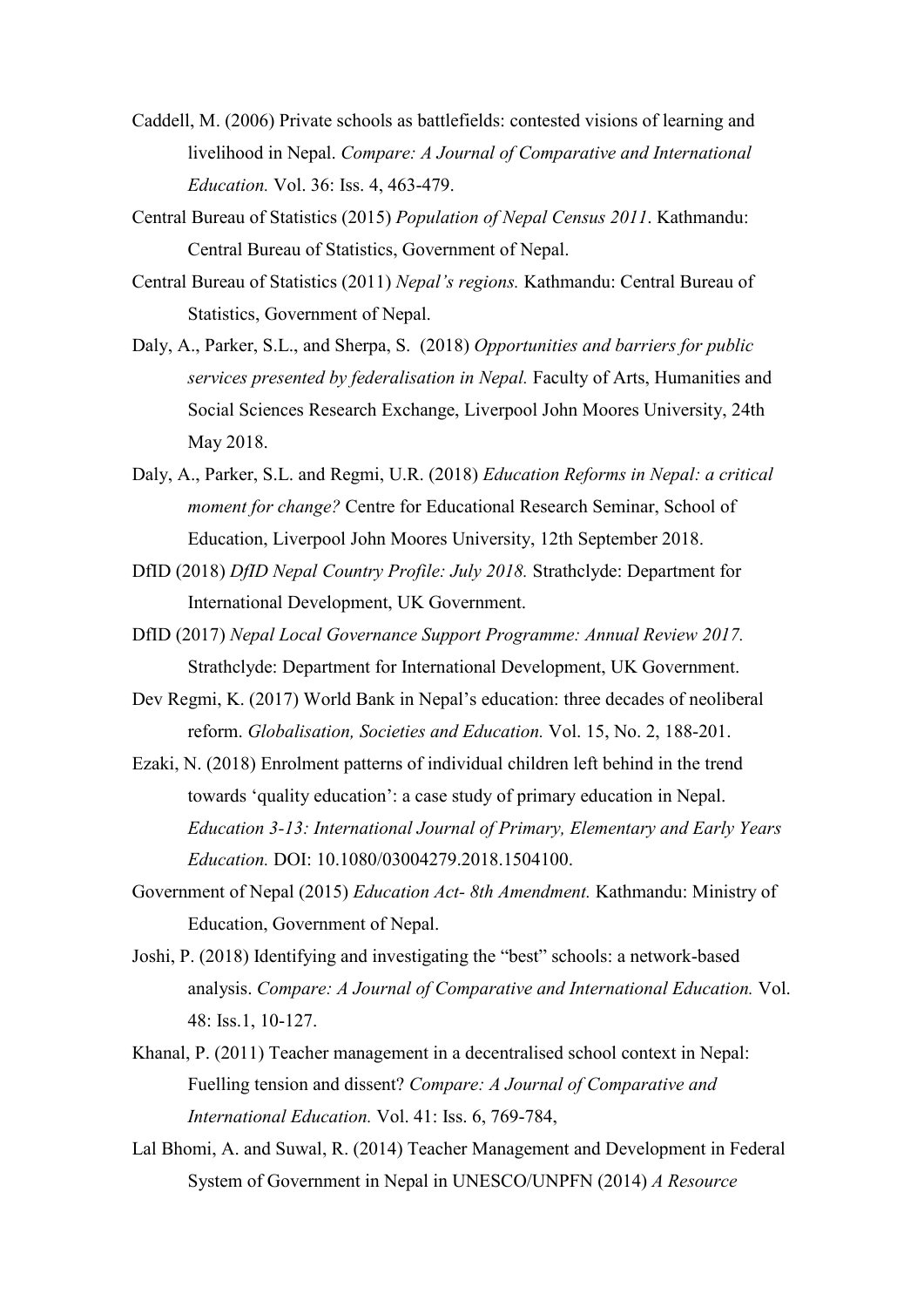*Material on Education and Federalisation in Nepal. Pp 55-75.* Lalitpur, Nepal: UNESCO Nepal.

- Martin Chautari Research Centre (2019) *Martin Chautari Annual Conference: Special theme Education in Nepal.* Available at: http://www.martinchautari.org.np/
- Ministry of Education (2015) *Administrative records for National Planning.* Kathmandu: Ministry of Education, Government of Nepal.
- Ministry of Education (2009) *School Sector Reform Plan 2009-2015.* Kathmandu: Ministry of Education, Government of Nepal.
- National Planning Commission (2015) *Sustainable Development Goals 2016-2030 National (Preliminary) Report.* Kathmandu: National Planning Commission, Government of Nepal.

Newby, P. (2010) *Research Methods for Education.* Essex: Pearson.

- Parker, S. (2005) *Reflecting on REFLECT in Sikles, Nepal: A dialogical inquiry into participation, non-formal education and action oriented research.* PHD Thesis, Liverpool: Liverpool John Moores University.
- Parker, S., Standing, K. and Pant, D. (2013) Caught in the Cross Fire: Children's Right to Education During Conflict -The Case of Nepal 1996–2006. *Children and Society.* Vol. 27: Iss. 5, 372-384.
- Parker, S. and Standing, K. (2007) The impact of Conflict on Schooling in Nepal. In Fiona Leech and Mairead Dunne (eds.) *Education, Conflict and Reconciliation: International* Perspectives. Pp 51-64. Oxford: Peter Lang.
- Pherali, T. Smith, A. and Vaux, T. (2011) *A Political Economy Analysis of Education in Nepal.* Strathclyde: Department for International Development, UK Government.
- Pherali, T. (2011) Education and conflict in Nepal: possibilities for reconstruction. *Globalisation, Societies and Education.* Vol 9: Iss.1, 135-154
- Pherali, T. (2013) Schooling in violent situations: the politicisation of education in Nepal before and after the peace agreement. *Prospects.* Vol. 43, 49-67
- Regmi, U. R. (2018) *Inclusive Pedagogy: A Quest of the Day.* Kathmandu: National College of Education Development.
- Satis C. Devkota & Mukti P. Upadhyay (2015) What Factors Change Education Inequality in Nepal? *Journal of Human Development and Capabilities.* Vol. 16: Iss. 2, 287-308.

Shields, R. (2013) *Globalisation and International Education.* London: Bloomsbury.